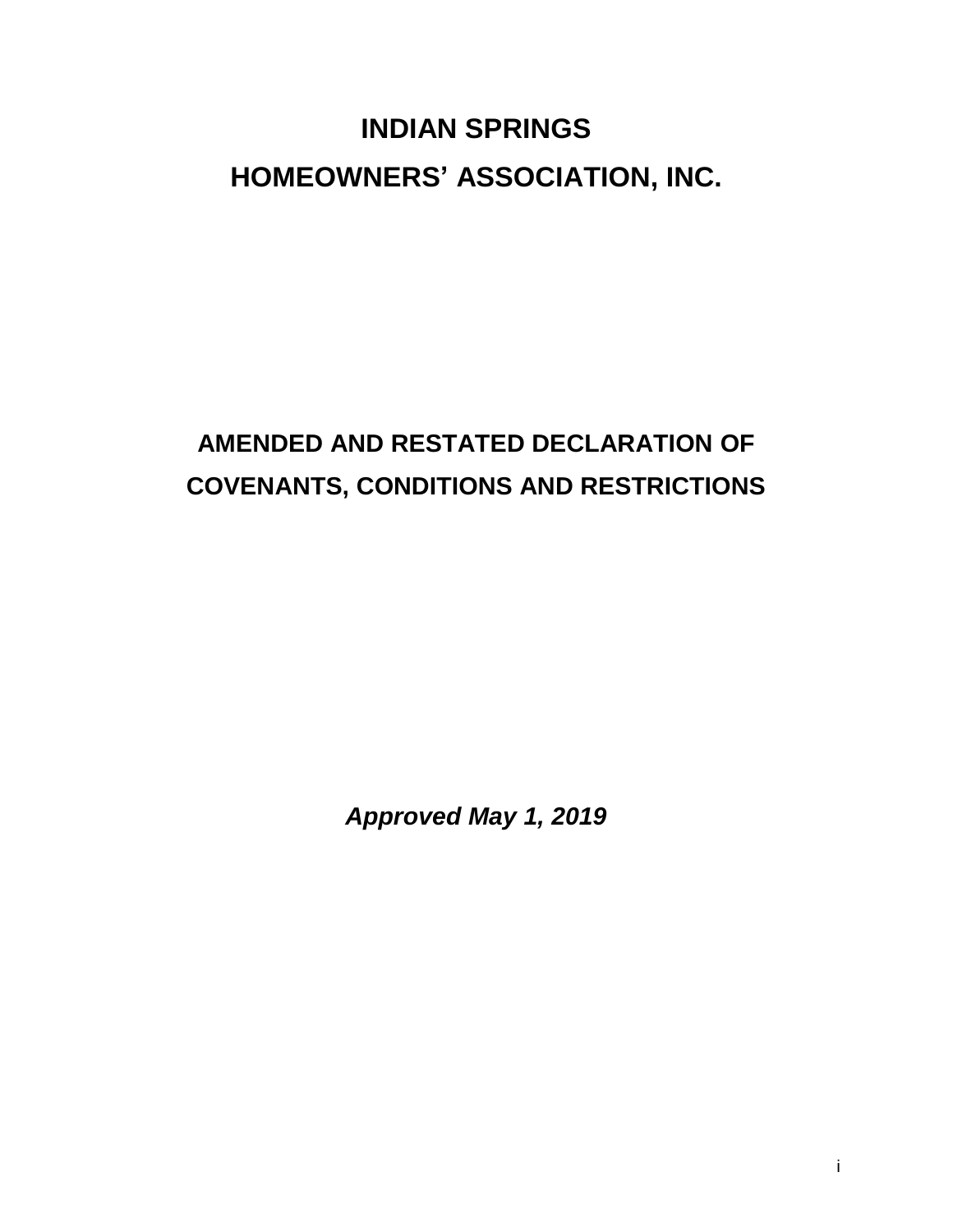### **Table of Contents**

| Section 4.01. Creation of the Lien and Personal Obligation of Assessments.  5        |  |
|--------------------------------------------------------------------------------------|--|
|                                                                                      |  |
|                                                                                      |  |
|                                                                                      |  |
|                                                                                      |  |
|                                                                                      |  |
|                                                                                      |  |
|                                                                                      |  |
| Section 4.08. Lien for Payment of Assessments and Subordination of Lien to First and |  |
|                                                                                      |  |
|                                                                                      |  |
|                                                                                      |  |
|                                                                                      |  |
|                                                                                      |  |
|                                                                                      |  |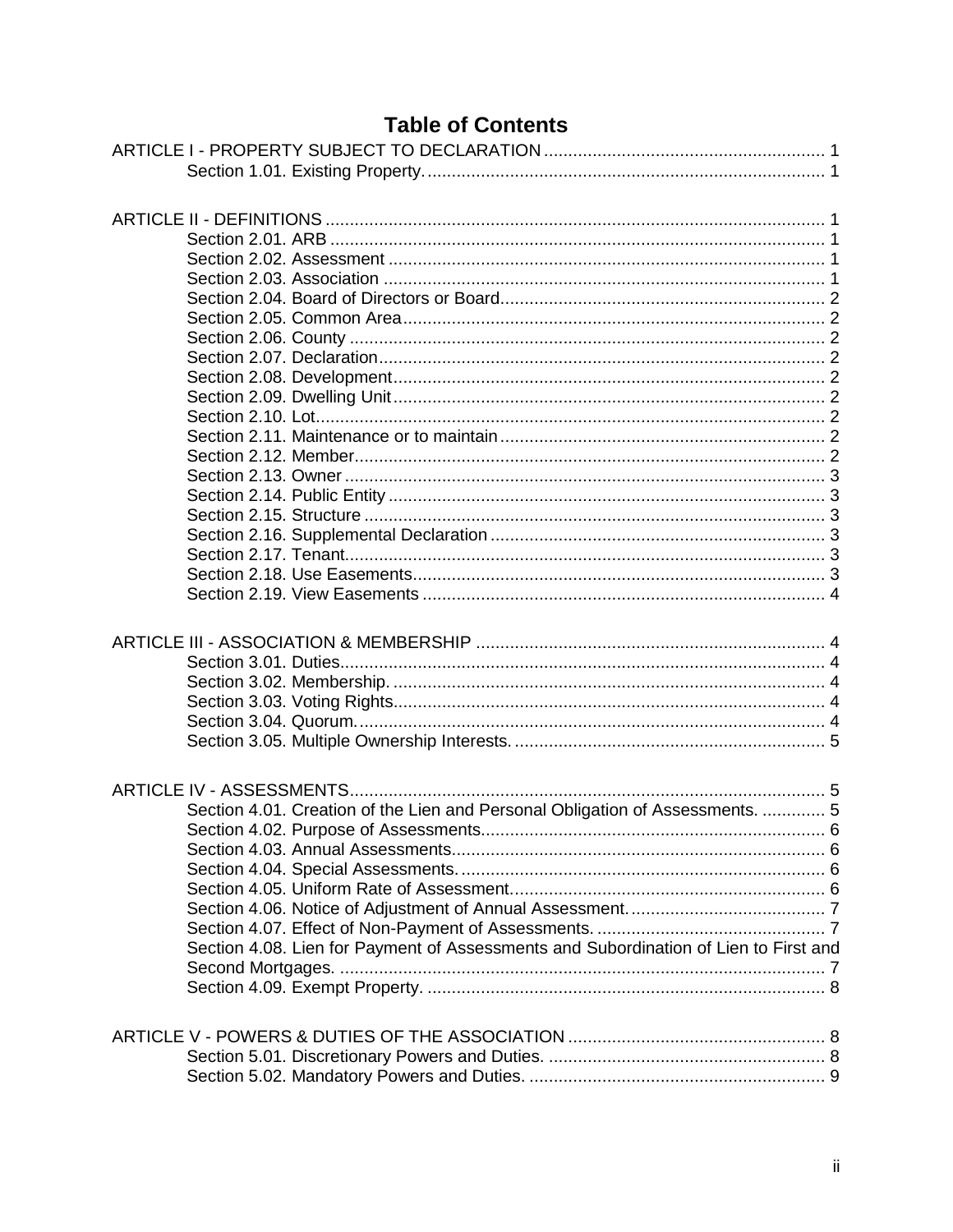| Section 9.01. Members' Easements of Enjoyment in Common Area. 22         |  |
|--------------------------------------------------------------------------|--|
| Section 9.02. Establishment and Maintenance of Landscape Easements23     |  |
| Section 9.03. View, Use, Walking Trail, and Emergency Access Easements23 |  |
|                                                                          |  |
|                                                                          |  |
|                                                                          |  |
|                                                                          |  |
|                                                                          |  |
|                                                                          |  |
|                                                                          |  |
|                                                                          |  |
|                                                                          |  |
|                                                                          |  |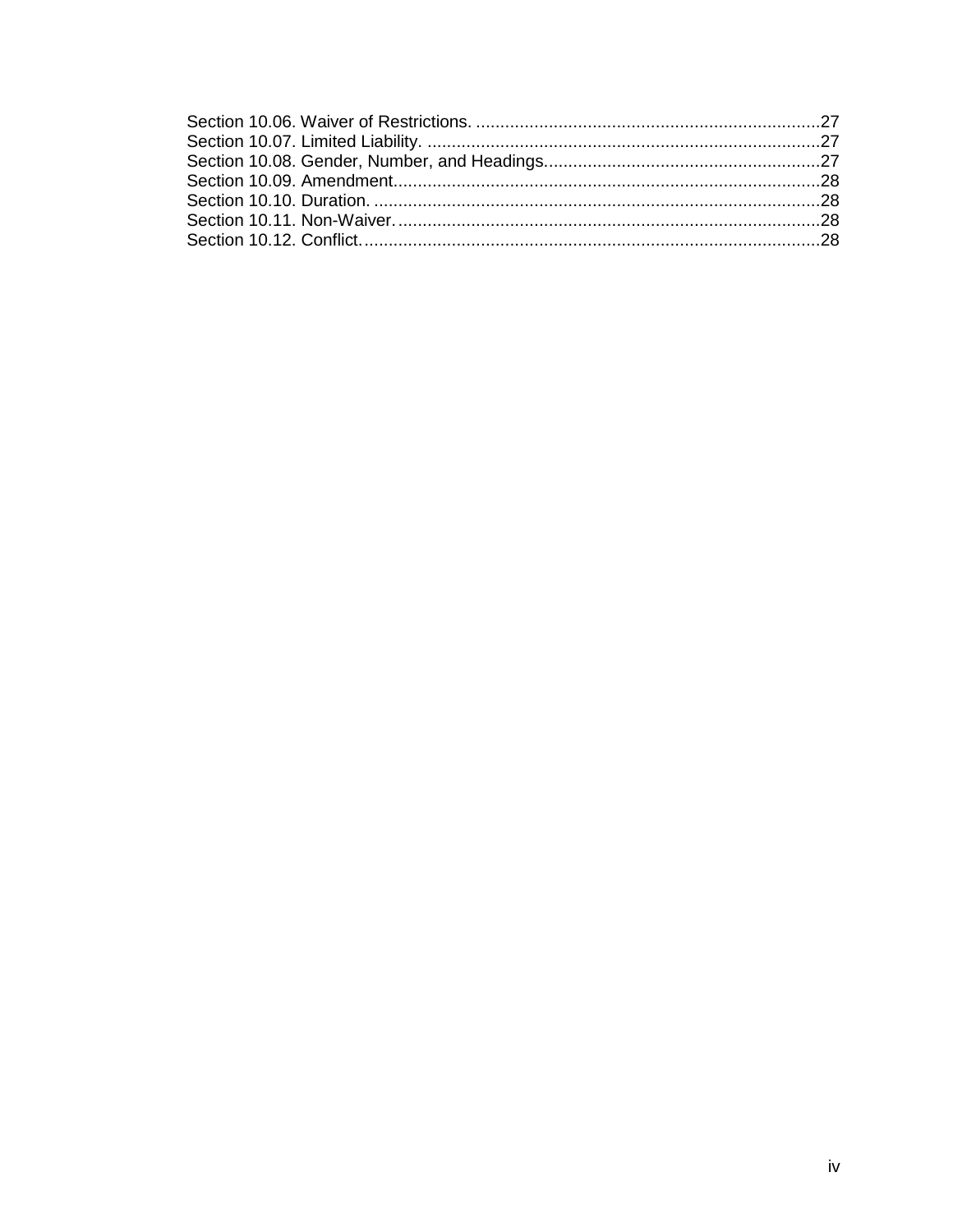Tax Map Parcel Numbers:

018A0-00-00-00100, 018A0-00-00-00200, 018A0-00-00-00300, 018A0-00-00-00400, 018A0-00-00-00500, 018A0-00-00-00600, 018A0-00-00-00700, 018A0-00-00-00800, 018A0-00-00-00900, 018A0-00-00-01000, 018A0-00-00-01100, 018A0-00-00-01200, 018A0-00-00-01300, 018A0-00-00-01400, 018A0-00-00-01500, 018A0-00-00-01600, 018A0-00-00-01800, 018A0-00-00-01900, 018A0-00-00-02000, 018A0-00-00-02100, 018A0-00-00-02200, 018A0-00-00-02300, 018A0-00-00-02400, 018A0-00-00-02500, 018A0-00-00-02600, 018A0-00-00-02700, 018A0-00-00-02800, 018A0-00-00-02900, 018A0-00-00-03000, 018A0-00-00-03100, 018A0-00-00-03200, 018A0-00-00-03300, 018A0-00-00-03400, 018A0-00-00-03500, 018A0-00-00-03600, 018A0-00-00-03700, 018A0-00-00-03800, 018A0-00-00-03900, 018A0-00-00-04000, 018A0-00-00-04100, 018A0-00-00-04200, 018A0-00-00-04300, 018A0-00-00-04400, 018A0-00-00-04500, 018A0-00-00-04600, 018A0-00-00-04700, 018A0-00-00-04800, 018A0-00-00-04900, 018A0-00-00-05000, 018A0-00-00-05100, 018A0-00-00-05200, 018A0-00-00-05300

#### **INDIAN SPRINGS AMENDED AND RESTATED DECLARATION OF COVENANTS, CONDITIONS AND RESTRICTIONS**

THIS AMENDED AND RESTATED DECLARATION OF COVENANTS, CONDITIONS AND RESTRICTIONS OF INDIAN SPRINGS SUBDIVISION is dated this 2nd day of May, 2017, by INDIAN SPRINGS HOMEOWNERS' ASSOCIATION, INC., a Virginia corporation, its successors or assigns, (collectively referred to as the "Association"). HALEY, CHISHOLM & MORRIS, INCORPORATED, a Virginia corporation (the "Declarant") joins this document as an additional Grantor to consent to the amendments herein contained;

#### **WITNESSETH**

WHEREAS the Declarant created a planned community known as Indian Springs situated in Albemarle County, Virginia, shown and described on a plat recorded with a Indian Springs Declaration of Covenants, Conditions, and Restrictions in the Clerk's Office of the Circuit Court of Albemarle County, Virginia, in Deed Book 2449, page 650 (the "Original Declaration"), and as further shown on the plat recorded with a Certificate of Plat in said Clerk's Office in Deed Book 2489, page 376 (the "Plat"); and

WHEREAS, Declarant caused the Association to be incorporated under the laws of the Commonwealth of Virginia as a non-stock corporation for the purpose of exercising the functions of the homeowners association for the Indian Springs development; and

WHEREAS, Section 10.04 of the Original Declaration allow for an amendment of same provided such amendment is signed by two-thirds of the then-current owners agreeing to such change; and

WHEREAS, the Association and at least two-thirds of its owners desire to amend the Original Declaration and restate them in their entirety; and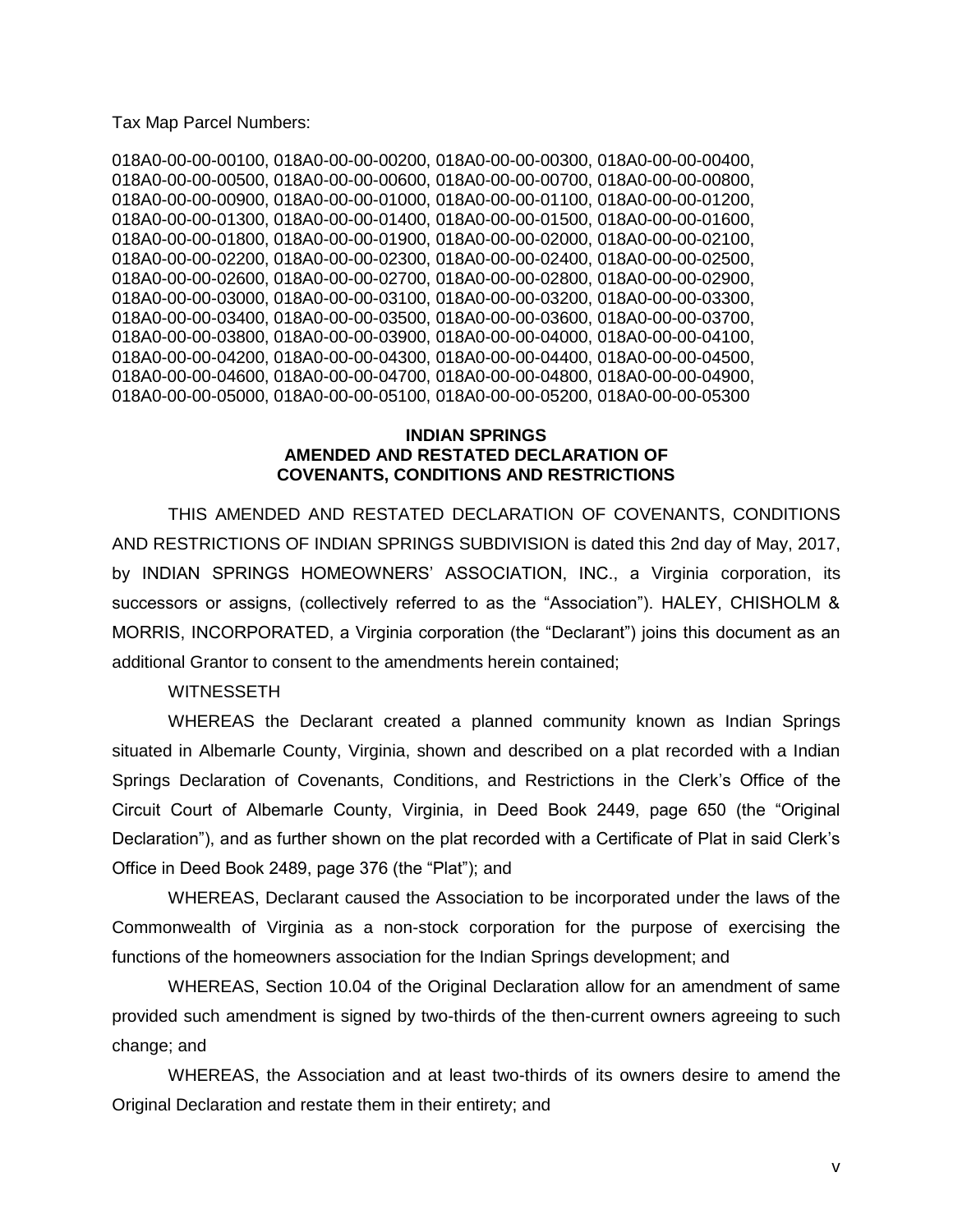WHEREAS, the signatures in Exhibit A which is attached hereto and incorporated herein, constitute at least two-thirds of the owners in the Association agreeing to the said amendment and restatement.

NOW, THEREFORE, Association hereby amends and restates the Original Declaration in its entirety below, and declares all of the real property referenced in the Original Declaration and the Plat and known as the Indian Springs subdivision, and any real property to be added pursuant to this Amended and Restated Declaration of Covenants, Conditions and Restrictions (the "Property"), is to be held, transferred, sold, conveyed, and occupied subject to the covenants, conditions, restrictions, reservations, easements, charges, and liens hereinafter set forth, which are for the purpose of protecting the value and desirability of, and shall run with, the Property and be binding on all parties having any right, title, or interest in the Property or any part thereof, their respective successors and assigns, and shall inure to the benefit of each owner thereof.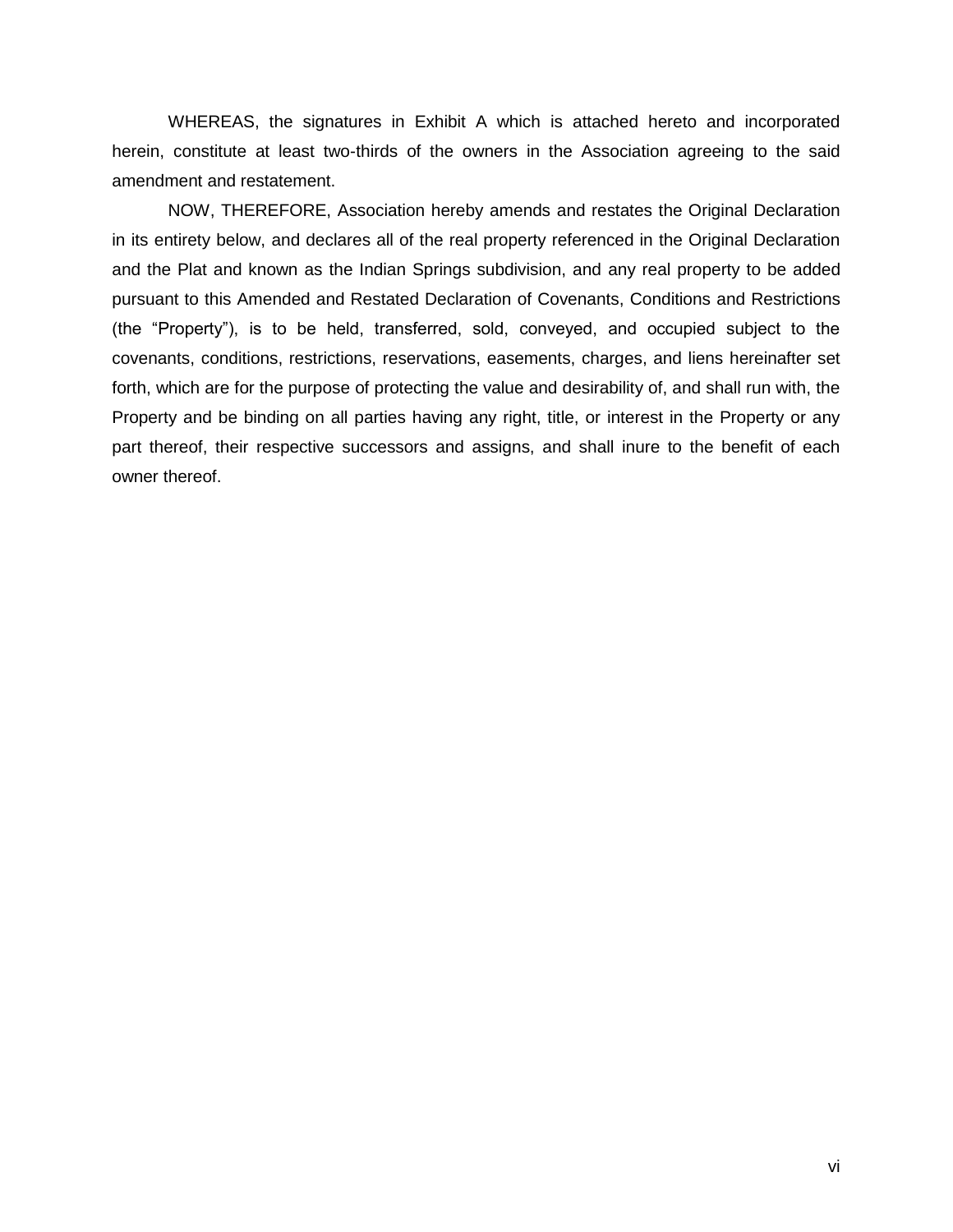#### **ARTICLE I PROPERTY SUBJECT TO DECLARATION**

<span id="page-6-1"></span><span id="page-6-0"></span>Section 1.01. Existing Property. The real property which is and shall be held, transferred, sold, conveyed, and occupied subject to this Declaration is the real property shown on the attached plats of Indian Springs attached hereto and incorporated herein and upon any revisions of said plats caused to be recorded by the Declarant.

Declarant reserves the right to add additional property to Indian Springs Subdivision and have said property be wholly subject to this Declaration. These additional properties consist of Tax Map 18, Parcels 23, 26, 27A, 34F and 37, or a portion thereof as shown and identified on the Albemarle County Tax Maps.

Plats:

Indian Springs final subdivision plat of Parcel 27, Tax Map 18 , Lots 6 Thru 17 Located on State Route 664 White Hall Magisterial District Albemarle County Virginia prepared by Roudabush, Gale and Associates, a Professional Corporation, dated April 11, 2003, Sheets 1 through 8;

Indian Springs final subdivision plat of Parcels 34, 34A, 34B, 34C, 34D & 34E, Tax Map 18, Lots 1 Thru 5, 18 Thru 33, and 40 Thru 53 Located on State Route 664 White Hall Magisterial District Albemarle County Virginia, prepared by Roudabush, Gale and Associates, a Professional Corporation, dated December 20, 2002, revised April 4, 2003, Sheets 1 through 11;

Indian Springs final subdivision plat of a portion of Parcel 33, Tax Map 18, Lots 34 Thru 39, and Revised Lots 33 and 40, Located on State Route 664 White Hall Magisterial District Albemarle County Virginia, prepared by Roudabush, Gale and Associates, a Professional Corporation, dated April 30, 2003 to be recorded subsequent hereto.

#### **ARTICLE II DEFINITIONS**

<span id="page-6-2"></span>Section 2.01. ARB shall mean the Architectural Review Board of the Association.

<span id="page-6-4"></span><span id="page-6-3"></span>Section 2.02. Assessment shall mean any fee, charge, expense, or other costs assessed against an Owner or Lot by the Association pursuant to this Declaration.

<span id="page-6-5"></span>Section 2.03. Association shall mean and refer to Indian Springs Homeowners' Association, Inc., a Virginia non-stock corporation, its successors and assigns.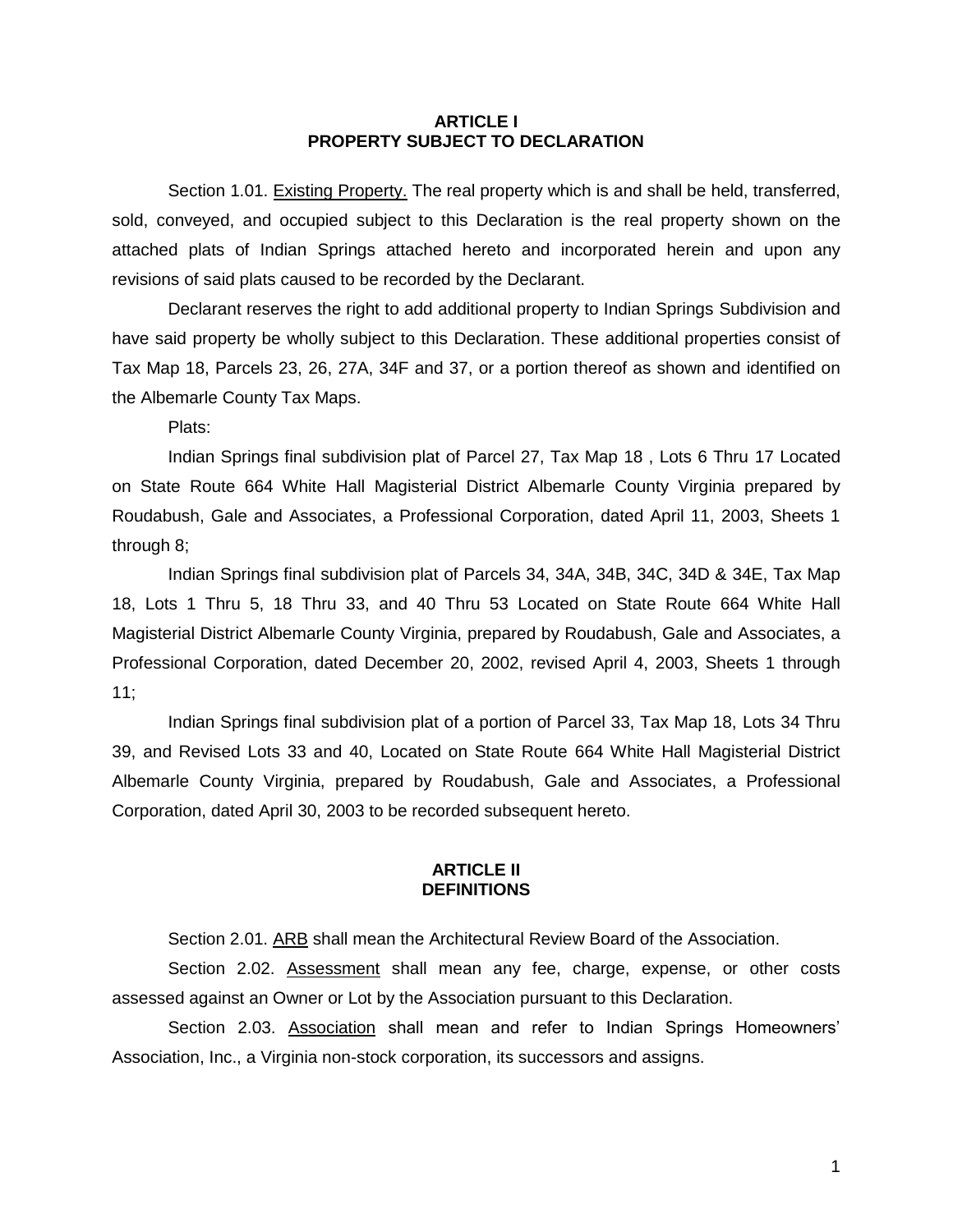<span id="page-7-0"></span>Section 2.04. Board of Directors or Board shall mean and refer to the executive and administrative entity established by the Articles of Incorporation of the Association and governed by this Declaration and the Association's Bylaws which entity is the governing body of the Association. The Board of Directors of the Association shall be elected by the Members as set forth in the Bylaws of the Association.

<span id="page-7-1"></span>Section 2.05. Common Area shall mean and refer to any real property and improvements within the Property which are owned or to be owned or maintained or to be maintained by the Association for the common use or enjoyment of all Members in accordance with the provisions of this Declaration. Common Areas shall include all easements for the benefit of the Association shown on the plat or any certified survey of the Property including, without limitation, any areas identified on the plat as "Open Space" and other property as may be subsequently designated for such use.

Section 2.06. County shall mean and refer to the County of Albemarle, Virginia.

<span id="page-7-3"></span><span id="page-7-2"></span>Section 2.07. Declaration shall mean and refer to this amendment and restatement of the Original Covenants, and the covenants, conditions, restrictions, easements, reservations, liens, charges, and all other provisions herein set forth as may be amended or supplemented from time to time as herein provided.

Section 2.08. Development shall refer to Indian Springs subdivision or the Property.

<span id="page-7-5"></span><span id="page-7-4"></span>Section 2.09. Dwelling Unit shall mean and refer to any improvement to the Property intended for any type of independent ownership for use and occupancy as a residence by a single household and shall, unless otherwise specified, include within its meaning (by way of illustration but not limitation) patio or zero lot line homes and detached homes.

<span id="page-7-6"></span>Section 2.10. Lot shall mean and refer to any plot of land created by and shown on a lawfully recorded subdivision plat of the Property upon which a Dwelling Unit could be constructed in accordance with applicable zoning ordinances, with the exception of streets dedicated to public use.

<span id="page-7-7"></span>Section 2.11. Maintenance or to maintain shall include maintenance, replacement, reconstruction, and correction of defects or damage. With regard to landscaping and vegetation, "maintenance" shall include the removal of any invasive, dead, or dying species and any species deemed detrimental to the public's health and safety.

<span id="page-7-8"></span>Section 2.12. Member shall mean and refer to every person or entity who holds a membership in the Association, as more particularly set forth in the Article herein titled "ASSOCIATION & MEMBERSHIP."

2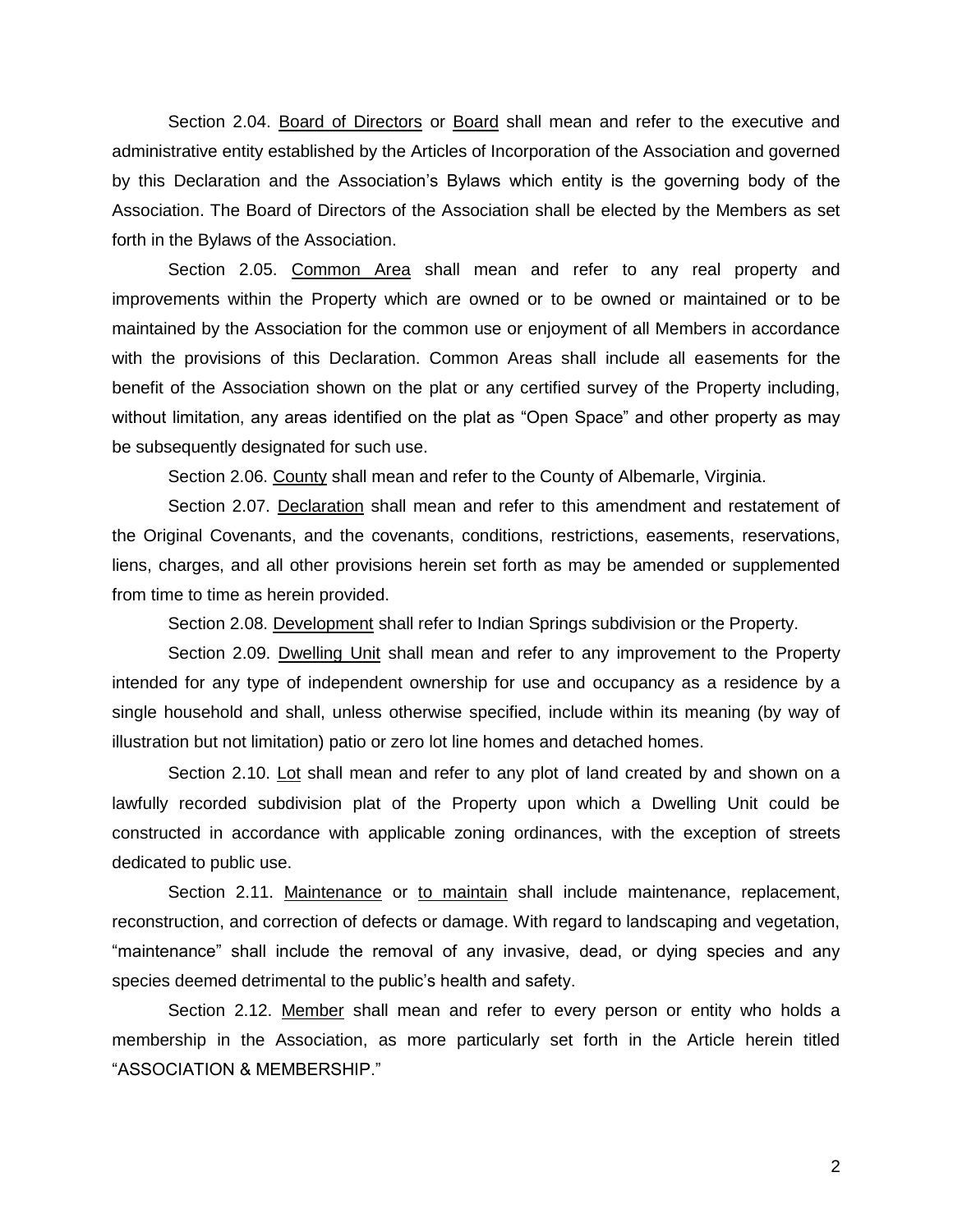<span id="page-8-0"></span>Section 2.13. Owner shall mean and refer to the record owner, whether one or more persons or entities, of fee simple title or undivided interest in and to any Lot, including contract sellers, but excluding those having such interest merely as security for the performance of an obligation and excluding those holding such interest in a Lot solely by virtue of a contract to purchase a Lot. In the event a Lot is owned by one or more persons for life with a remainder interest to another or others, the term shall mean and refer to only such life tenant or tenants until such time as the remainderman or remaindermen shall come into use, possession, and enjoyment of such Lot. If more than one person or entity is the record owner of a Lot, the term "Owner" as used herein shall mean and refer to such owners collectively, so that there shall be only one Owner of each Lot.

<span id="page-8-1"></span>Section 2.14. Public Entity shall mean and refer to any governmental entity or agency including, without limitation, the Board of Supervisors of Albemarle County, Virginia, the School Board of Albemarle County, Virginia, the Virginia Department of Transportation, any legislatively created Water and/or Sewer Authority, and similar governmental entities. The phrase "Public Entity" shall not include charitable, volunteer, or civic organizations including, without limitation, churches, volunteer fire departments and rescue squads, and organizations such as the YMCA.

<span id="page-8-2"></span>Section 2.15. Structure shall include but not be limited to any building or portion thereof, wall, deck, play equipment, greenhouse, skylight, solar panel, weathervane, fence, pool, pavement, driveway, or appurtenances to any of the aforementioned.

<span id="page-8-3"></span>Section 2.16. Supplemental Declaration shall mean and refer to a supplement to this Declaration which adds additional real property to the real property encumbered by this Declaration. Such Supplemental Declaration may, but is not required to, impose, expressly or by reference, additional restrictions and obligations on the land subjected to the said Supplemental Declaration.

<span id="page-8-4"></span>Section 2.17. Tenant shall mean and refer to the lessee under a written agreement with an Owner for the renting of a Lot improved by a dwelling, provided said lease is for a period of at least six months duration.

<span id="page-8-5"></span>Section 2.18. Use Easements shall mean and refer to areas in Indian Springs as delineated on the Easement Plat of Roudabush, Gale and Associates, a Professional Corporation, hereinabove referred to which easement is the right of an individual Lot Owner to use and maintain areas on property not his own which shall include limited view clearing. Allowable uses include installation of walking paths, landscape planting, gates, fencing, limited ground lighting, and playground equipment. All work performed in the area of the use easement must be approved by the ARB.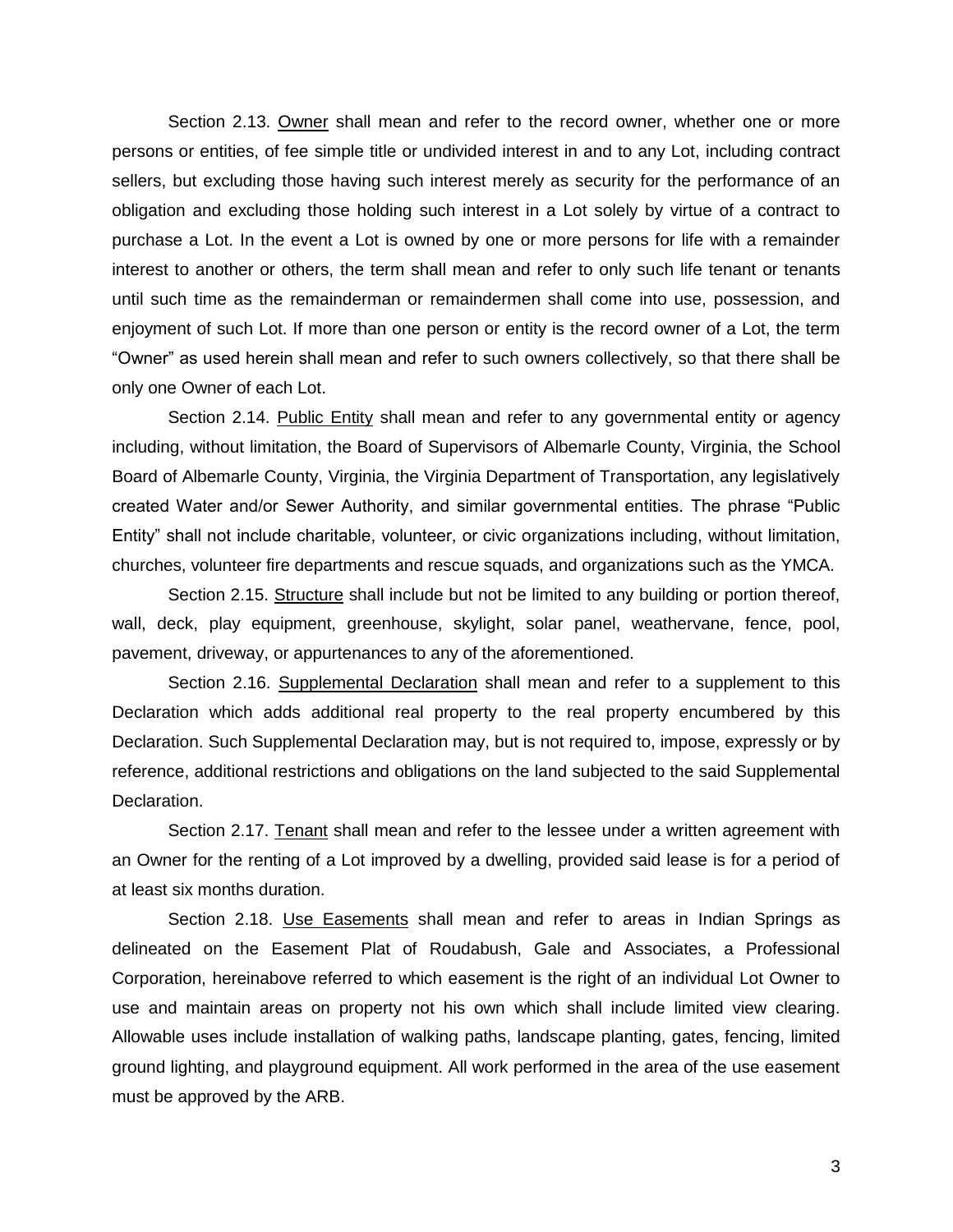<span id="page-9-0"></span>Section 2.19. View Easements shall mean and refer to the areas in Indian Springs as delineated on the Easement Plat of Indian Springs prepared by Roudabush, Gale and Associates, a Professional Corporation, dated April 18, 2003, which said easements shall permit designated Lot Owners the right to clear land within said easement for the purpose of maintaining existing views or limited creation of new views. All work performed within the view easement must be approved by the ARB.

#### **ARTICLE III ASSOCIATION & MEMBERSHIP**

<span id="page-9-2"></span><span id="page-9-1"></span>Section 3.01. Duties. Declarant incorporated under the laws of the Commonwealth of Virginia a non-stock corporation to be known as the Indian Springs Homeowners' Association, Inc., to which shall be delegated the powers of owning, maintaining and administering the Common Area; maintaining, repairing and replacing on and off site storm water detention and runoff control and maintaining and enforcing the protection of critical slopes and easements for such purpose; administering and enforcing the covenants, conditions, restrictions, easements and reservations set forth herein; collecting and disbursing the assessments and charges hereinafter created; maintaining the entrance landscaping and signs for Indian Springs, including but not limited to maintenance, repair and replacement if necessary in the Board's discretion, of shrubbery; and promoting the health, safety, common good and general welfare of the residents of Indian Springs.

<span id="page-9-3"></span>Section 3.02. Membership. Every Owner of a Lot shall be a Member of the Association. Membership shall be appurtenant to and may not be separated from ownership of any Lot which is subject to assessment by the Association. Ownership of such Lot shall be the sole qualification for membership. No Owner shall have more than one membership in the Association for each Lot it owns. In the event a person or entity owns more than one Lot, then such person or entity shall be considered a Member for each and every such Lot, thereby entitling the Member to cast a vote for each Lot owned.

<span id="page-9-4"></span>Section 3.03. *Voting Rights*. Each Member shall be entitled to one vote for each Lot in which it holds the interest required for membership. By joining in the execution of this Declaration, Declarant hereby for itself and its successors and assigns, waives any rights to weighted voting contained in the Original Declaration.

<span id="page-9-5"></span>Section 3.04. Quorum. At any duly called meeting of the Association, a quorum for the conduct of business on any particular matter shall exist if at least sixty percent (60%) of the Lots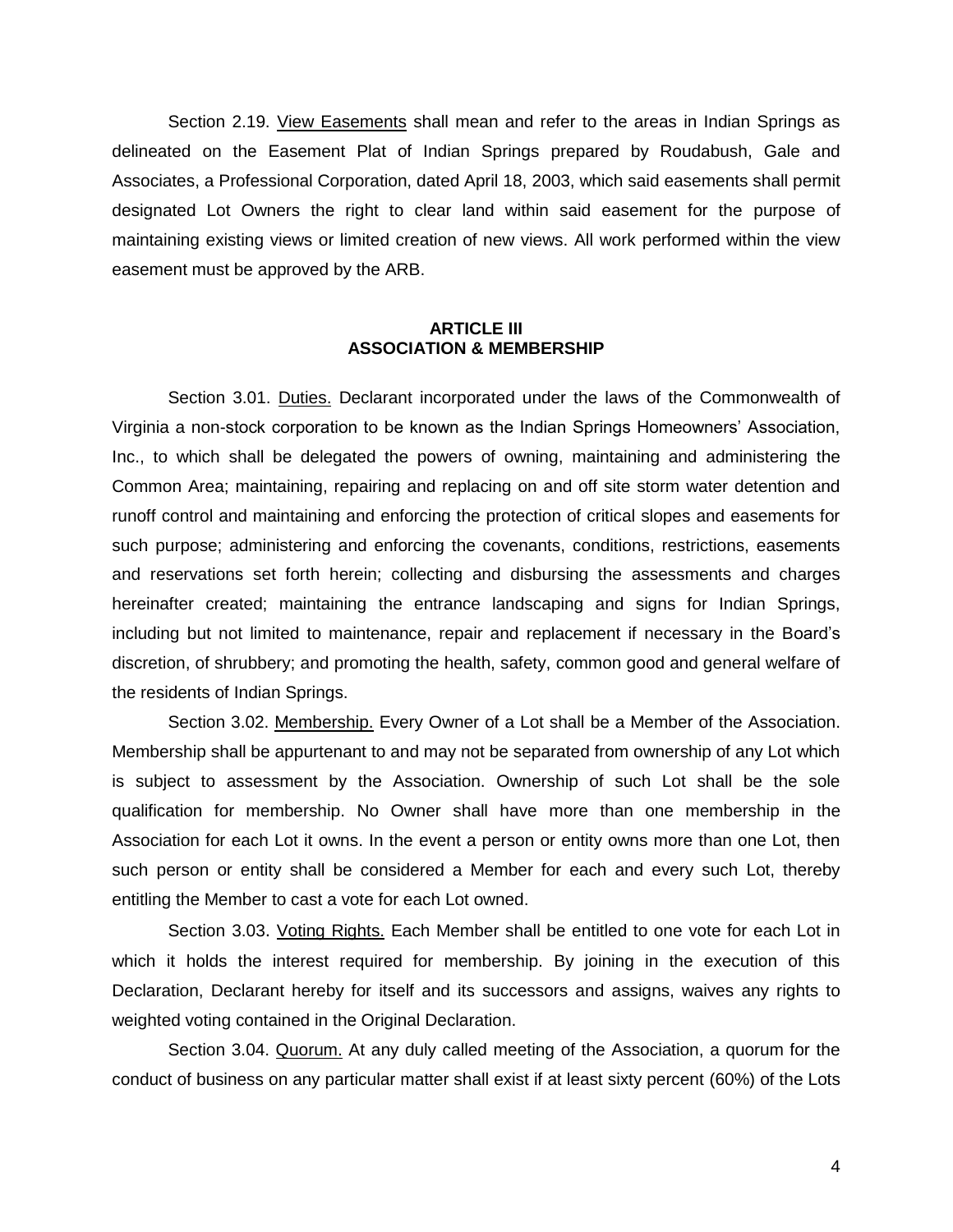entitled to a vote on the particular matter are represented in person by the Owner(s) thereof, or by written proxies signed by the Owner(s) thereof.

<span id="page-10-0"></span>Section 3.05. Multiple Ownership Interests. If more than one person or entity holds an ownership interest in any one Lot, the vote for such Lot shall be exercised as the owners of the Lot among themselves determine and may be exercised by any one of the people or entities holding such ownership interest, unless any objection or protest by any other holder of such ownership interest is made prior to the completion of a vote, in which case the vote for such membership shall not be counted, but the Member whose vote is in dispute shall be counted as present at the meeting for quorum purposes if the protest is lodged at such meeting. In no event shall more than one vote be cast with respect to any one Lot.

#### **ARTICLE IV ASSESSMENTS**

<span id="page-10-2"></span><span id="page-10-1"></span>Section 4.01. Creation of the Lien and Personal Obligation of Assessments. Each Owner of any Lot by acceptance of a deed therefor, whether or not it shall be so expressed in any such deed or other conveyance, is deemed to covenant and agree to pay to the Association in accordance with the provisions of this Article:

(1) annual assessments or charges to be collected as frequently as on a monthly basis (herein "Annual Assessments");

(2) special assessments, such assessments to be fixed, established, and collected from time to time as hereinafter provided (herein "Special Assessments"); and

(3) assessments for correction of noncompliance with this Declaration and the implementation of it by the Association (herein "Correction Assessments"),

all of which are sometimes collectively referred to as "Assessments" or "Assessment." Assessments, together with such interest thereon and costs of collection thereof, as hereinafter provided, shall be a charge on the land and shall be a continuing lien upon the property against which each such assessment is made in the manner as hereinafter provided. Each Assessment, together with such interest, costs and reasonable attorney's fees, shall also be the joint and several personal obligation of each of the Owner(s) of such property assessed at the time when the Assessment fell due. The personal obligation shall not pass to such Owner's successors in title unless expressly assumed by them in writing or unless a memorandum of lien is recorded as set forth in this Article. Assessments shall be payable in equal installments collected on a monthly, bi-monthly, quarterly, semi-annual, or annual basis as determined upon resolution of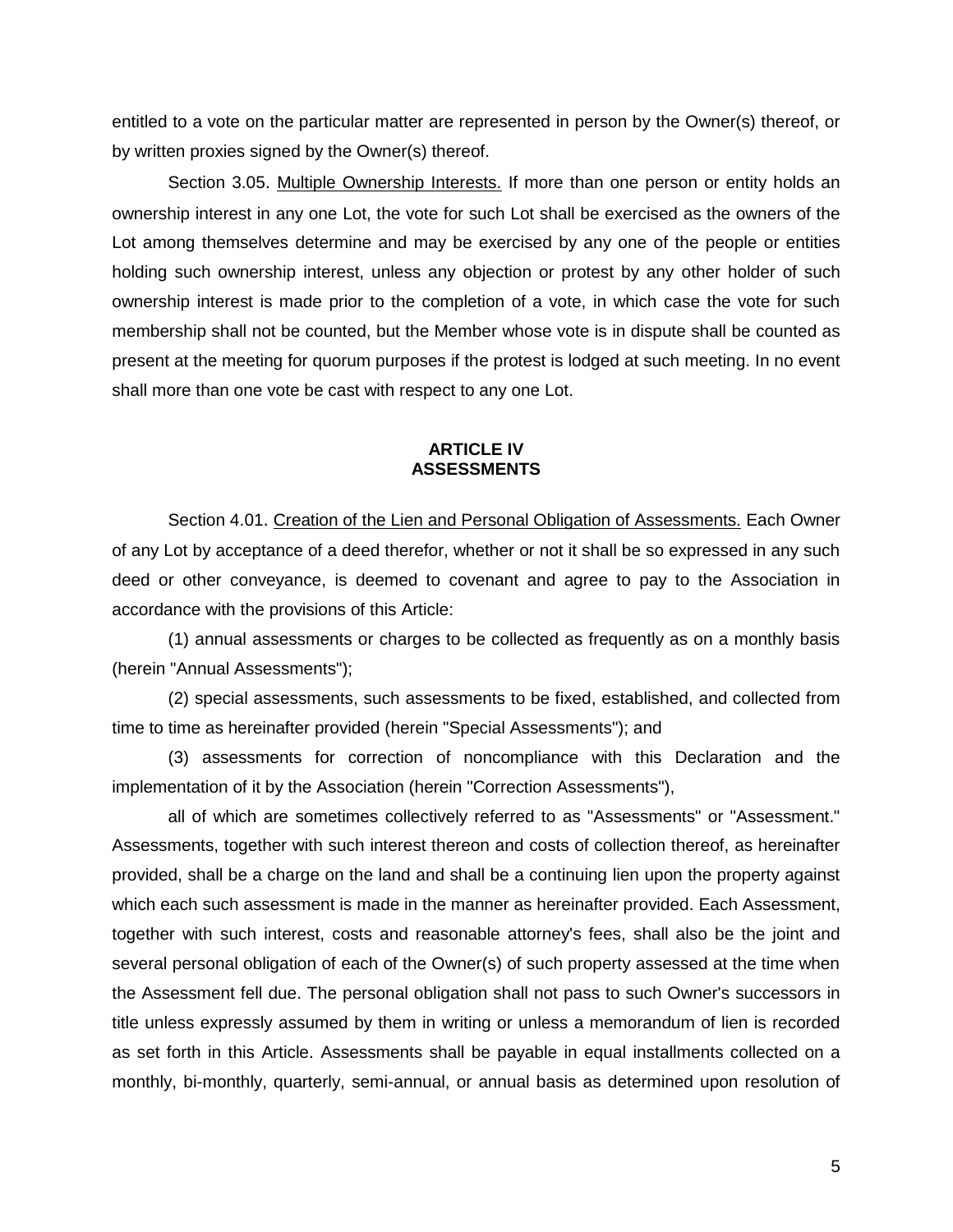the Board. The Board of Directors may authorize a billing agent to collect the Assessments provided for herein.

<span id="page-11-0"></span>Section 4.02. Purpose of Assessments. The Assessments levied by the Association shall be used to promote the health, safety, and welfare of the residents and Owners of the Property; for the administration of the Association; for the enforcement of the provisions of the Declaration or any other Association document including, without limitation, management, legal, and accounting services, for the improvement and maintenance of the Common Area including, but not limited to, storm water management and storm drainage facilities and easements, and for such other purposes as the Board may determine to be appropriate. The Association shall use such Assessments for the general purposes stated herein at such times and in such manner as determined by the Board of Directors.

<span id="page-11-1"></span>Section 4.03. Annual Assessments. The Annual Assessment for each Lot as of the date of this Declaration is \$525 dollars. Annual Assessments may be increased by up to five percent (5%) per year effective January 1 of each year, without a vote of the Members, by the Board of Directors. Any increase in the Annual Assessments approved by the Board of Directors in excess of five percent (5%) must also be approved by a favorable vote of at least two-thirds (2/3) of the then-current Owners.

<span id="page-11-2"></span>Section 4.04. Special Assessments. The Association may levy in any assessment year, a Special Assessment applicable to that year only for all Lots for the purpose of defraying, in whole or in part, the cost of any construction, reconstruction, repair or replacement of the Common Area including but not limited to the dam, landscape easements, walking trail easements and related facilities, the cost of repayment of any loan made to the Association to enable it to perform the duties authorized herein, or for any other reason found by the Board of Directors to be in the best interests of the Association. Any Special Assessment must be approved by a favorable vote of at least two-thirds (2/3) of the then-current Owners. The Association shall provide notice to each Lot Owner subject to the Special Assessment (i) that the Special Assessment has been levied and (ii) the date or dates upon which it shall be due and payable. This provision shall be interpreted to mean that the Association may make in any one year an Annual Assessment up to the maximum set forth above, plus an additional Special Assessment.

<span id="page-11-3"></span>Section 4.05. Uniform Rate of Assessment. Both Annual and Special Assessments must be fixed at a uniform rate for all Lots for which Assessments are due. Correction Assessments shall be fixed on a case-by-case basis and need not be uniform.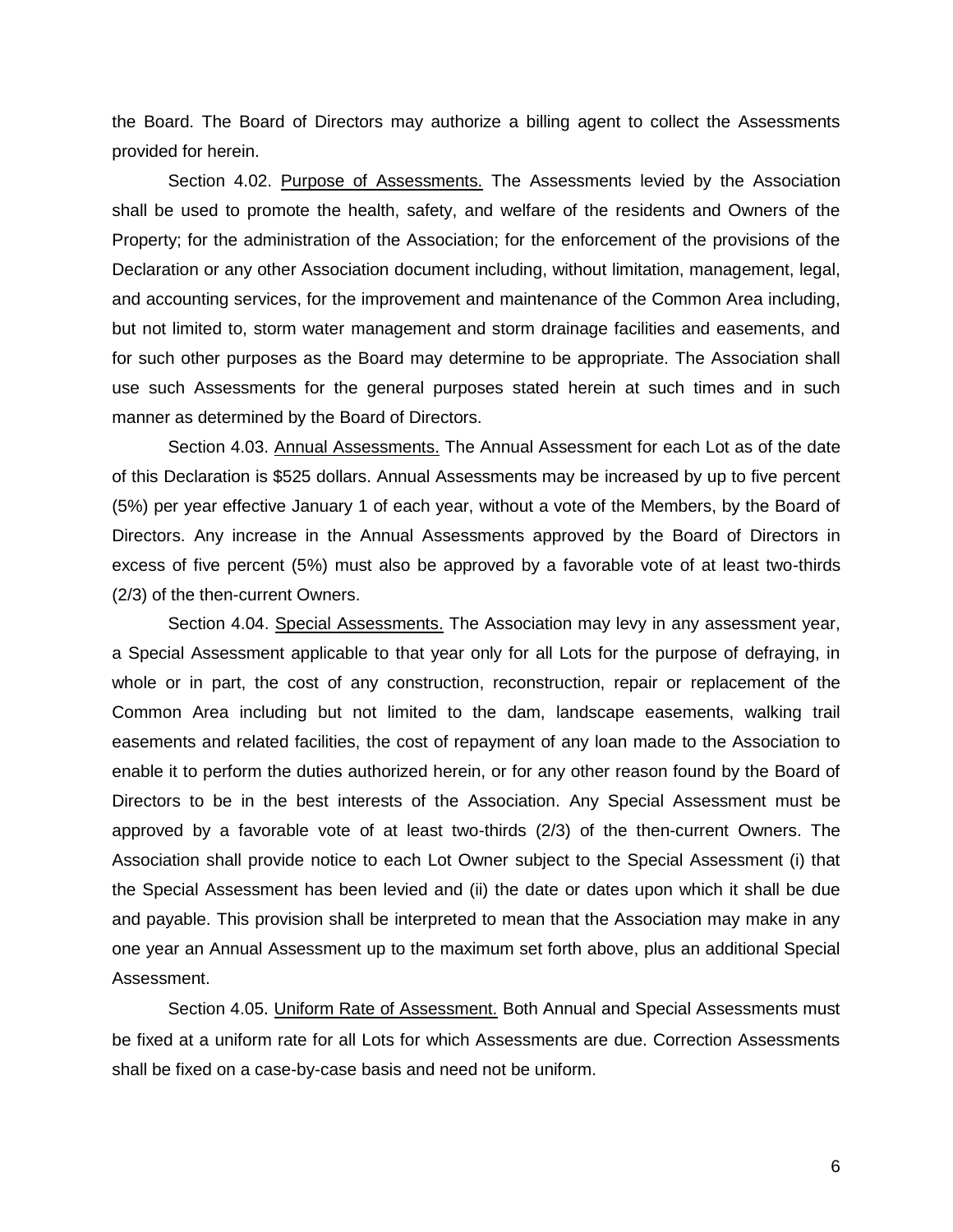<span id="page-12-0"></span>Section 4.06. Notice of Adjustment of Annual Assessment. The Board of Directors shall fix the amount of the Annual Assessment for each Lot by December 1 for the following calendar year Annual Assessment period. Written notice of any adjustment in the Annual Assessment shall be sent to every Owner subject thereto. The Annual Assessments shall be due in full within thirty (30) days of the date of the notice, unless other installment due dates are established by the Board of Directors. The Association shall, upon written request by an Owner at any time, furnish a certificate in writing signed by an Officer or billing agent of the Association setting forth whether the Assessments on a specified Lot have been paid. A reasonable charge set by the Board of Directors may be made by the Association for the issuance of these certificates. Such certificate shall be conclusive evidence of payment of any Assessment therein stated.

<span id="page-12-1"></span>Section 4.07. Effect of Non-Payment of Assessments. Remedies of the Association. If any Assessment is not paid within thirty (30) days after its due date, the Assessment shall bear interest from the date of delinquency at the higher of i) twelve percent (12%) per annum; or ii) the judgment rate provided for in the Code of Virginia. In addition, at its discretion, the Board may:

a. Impose a penalty or late charge in its rules and regulations;

b. Bring an action at law against the Owner personally obligated to pay the same and/or foreclose the lien against the Lot, and interest, costs, and reasonable attorneys' fees for any such action shall be added to the amount of such Assessment. A suit to recover a money judgment for nonpayment of any Assessment levied pursuant to this Declaration, or any installment thereof, may be maintained without perfecting, foreclosing, or waiving the lien provided for herein to secure the same;

c. Suspend a Member's right to hold an office within the Association, and right to nonessential services offered by the Association. No Assessment shall be refunded in the event of a suspension;

d. Levy and impose a Correction Assessment.

No Owner may waive or otherwise escape liability for the Assessments provided for herein because of nonuse of the Common Area or the Lot.

<span id="page-12-2"></span>Section 4.08. Lien for Payment of Assessments and Subordination of Lien to First and Second Mortgages. There shall be a continuing lien upon each of the Lots herein, in order to secure the payment of the Assessments (including interest, costs of collection and reasonable attorney's fees) provided under this Declaration, which lien shall be enforced and perfected in accordance with the provisions of § 55-516 of the Code of Virginia 1950, as amended, (or any redesignated section governing the subject matter thereof) as the same may be amended from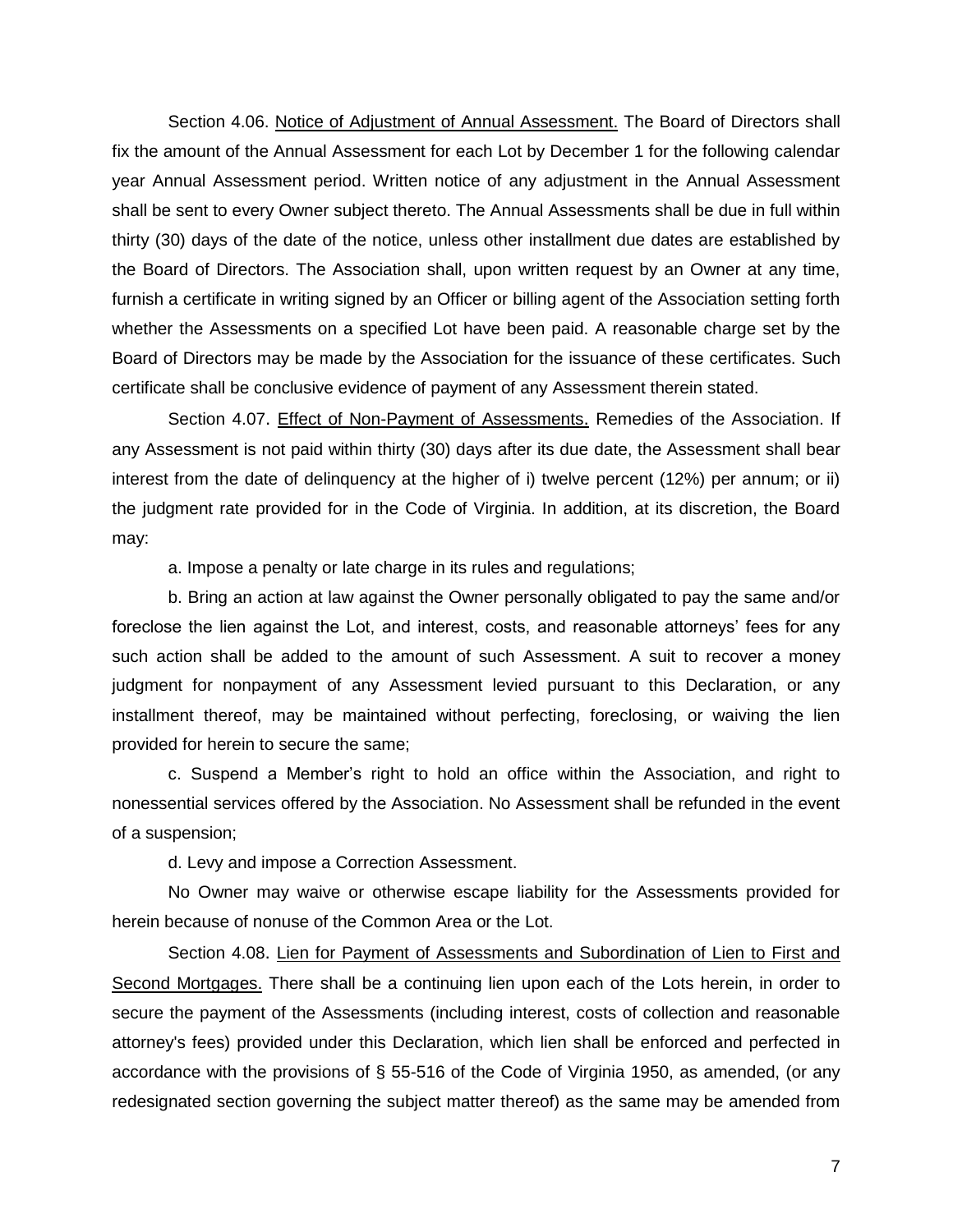time to time. A statement from the Association showing the balance due on any Assessment shall be prima facie proof of the current Assessment balance due and delinquency, if any, due on a particular Lot. The lien provided for herein shall be subordinate to that of any deed of trust recorded prior to the filing of a memorandum of lien for unpaid assessments in the Clerk's Office of the Circuit Court of Albemarle County, Virginia.

<span id="page-13-0"></span>Section 4.09. Exempt Property. Notwithstanding any other provision contained in this Declaration, all property dedicated to and accepted by a Public Entity or owned by the Association shall be exempt from the Assessments created herein.

#### **ARTICLE V POWERS & DUTIES OF THE ASSOCIATION**

<span id="page-13-2"></span><span id="page-13-1"></span>Section 5.01. Discretionary Powers and Duties. The Board of Directors, on behalf of the Association, shall have all powers for the conduct of the affairs of the Association which are enabled by law and not specifically reserved to Members, including, without limitation, the following powers and duties, which may be exercised in its discretion:

a. To enforce any covenants or restrictions which are imposed by the terms of this Declaration or which may be imposed on any part of the Property. Neither the Association nor the Board shall have a duty to enforce the covenants by an action at law or in equity if, in its or their opinion, such enforcement would not be in the Association's best interest. The expenses and costs of any enforcement proceedings shall be paid out of the general fund of the Association provided, however, that the foregoing authorization to use the general fund for such enforcement proceedings shall not preclude the Association from collecting such costs from the offending Owner;

b. To provide such light as the Association may deem advisable on streets;

c. To mow and resow the grass and to care for, spray, trim, protect, plant, and replant trees, shrubs, and other landscaping in the Common Area and to pick up and remove from the Common Area all loose material, rubbish, and accumulation of debris, and to do any other thing necessary or desirable in the judgment of the Association to keep the Common Area in neat appearance and in good order;

d. To exercise all rights, responsibilities, and control over any easements which the Association may from time to time acquire, including without limitation those easements specifically reserved to the Association in the Article hereof entitled "EASEMENTS";

e. To employ counsel and institute and prosecute such suits as the Association may deem necessary or advisable, and to defend suits brought against the Association;

8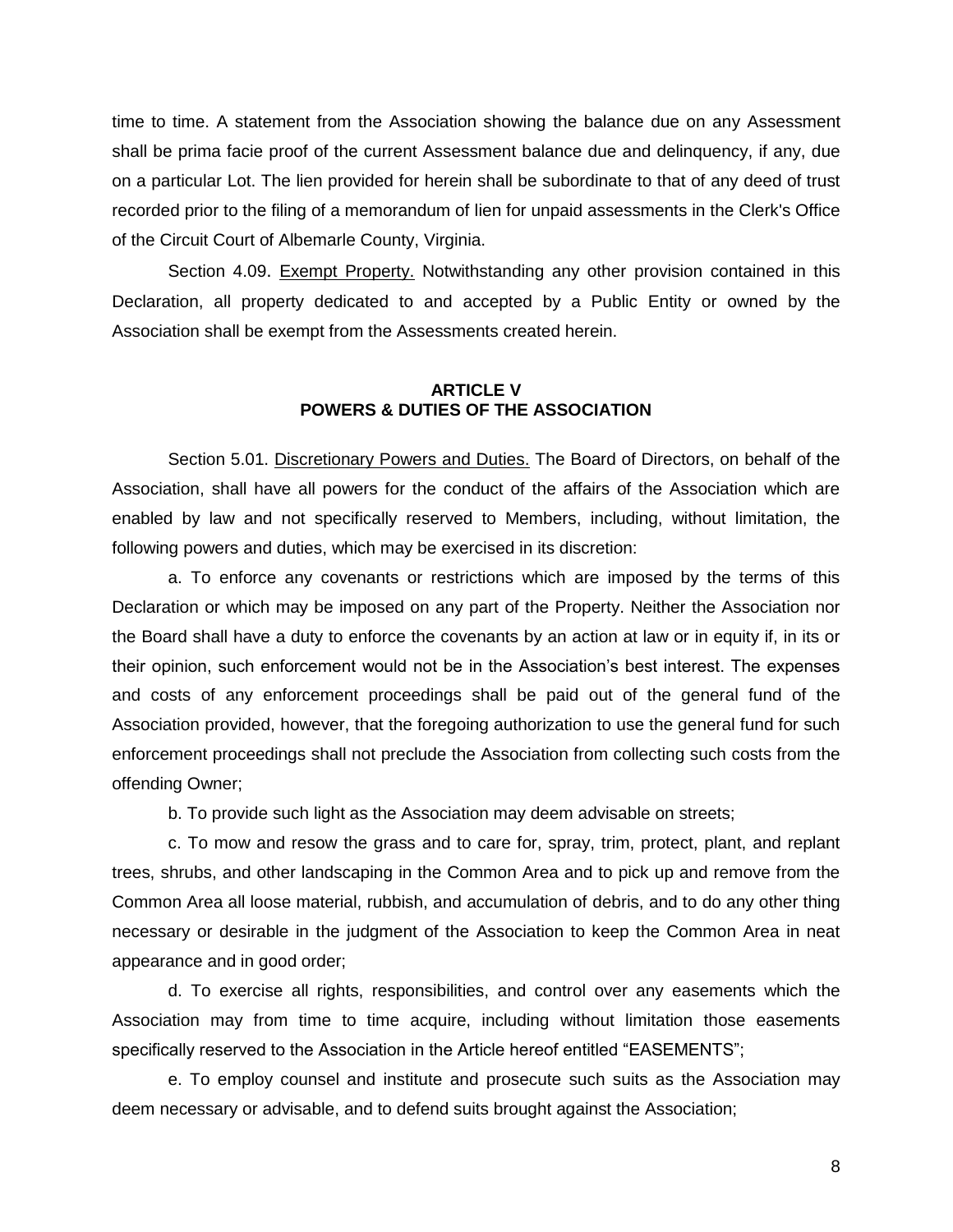f. To retain, as an independent contractor or employee, a manager of the Association and such other employees or independent contractors as the Board deems necessary, and to prescribe the duties of employees and scope of services of independent contractors;

g. To enter (or have the Association's agents or employees enter) on any Lot to perform emergency repairs or to do other work reasonably necessary for the proper maintenance or protection of the Property;

h. To enter (or have the Association's agents or employees enter) on any Lot to repair, maintain, or restore the Lot, all improvements thereon, and the exterior of the Dwelling Unit and any other improvements located thereon if such is not performed by the Owner of the Lot, and to assess to the Owner of the Lot the costs thereof, such assessment to be a lien upon the Lot equal in priority to the lien provided for in the Article hereof entitled "ASSESSMENTS" provided, however, that the Board shall only exercise this right after giving the Owner written notice of its intent to do so at least fourteen (14) days prior to such entry;

i. To adopt, publish, and enforce rules and regulations with respect to such areas of responsibility assigned to it by this Declaration, except where expressly reserved herein to the Members. Such rules and regulations may grant to the Board the power to suspend a Member's right to use non-essential services for non-payment of assessments and to assess charges against Members for violations of the provisions of the Declaration or rules and regulations, as provided for in the Virginia Property Owners' Association Act;

j. To declare the office of a member of the Board vacant in the event such member shall be absent from three (3) consecutive regular meetings of the Board; and

k. To enter into contracts on behalf of all Owners and Lots for the routine pick-up and disposal of trash and debris, the cost of which contract shall be subject to the imposition of assessments.

<span id="page-14-0"></span>Section 5.02. Mandatory Powers and Duties. The Association shall exercise the following powers, rights, and duties:

a. To administer the Common Area for the benefit and enjoyment of the Owners and occupiers of Lots, and to cause the Common Area to be maintained in accordance with the standards adopted by the Board;

b. To obtain and maintain, without interruption, liability coverage for any claim against a director or officer for the exercise of its duties and fidelity coverage against dishonest acts on the part of directors, officers, trustees, managers, employees, or agents responsible for handling funds collected and held for the benefit of the Association;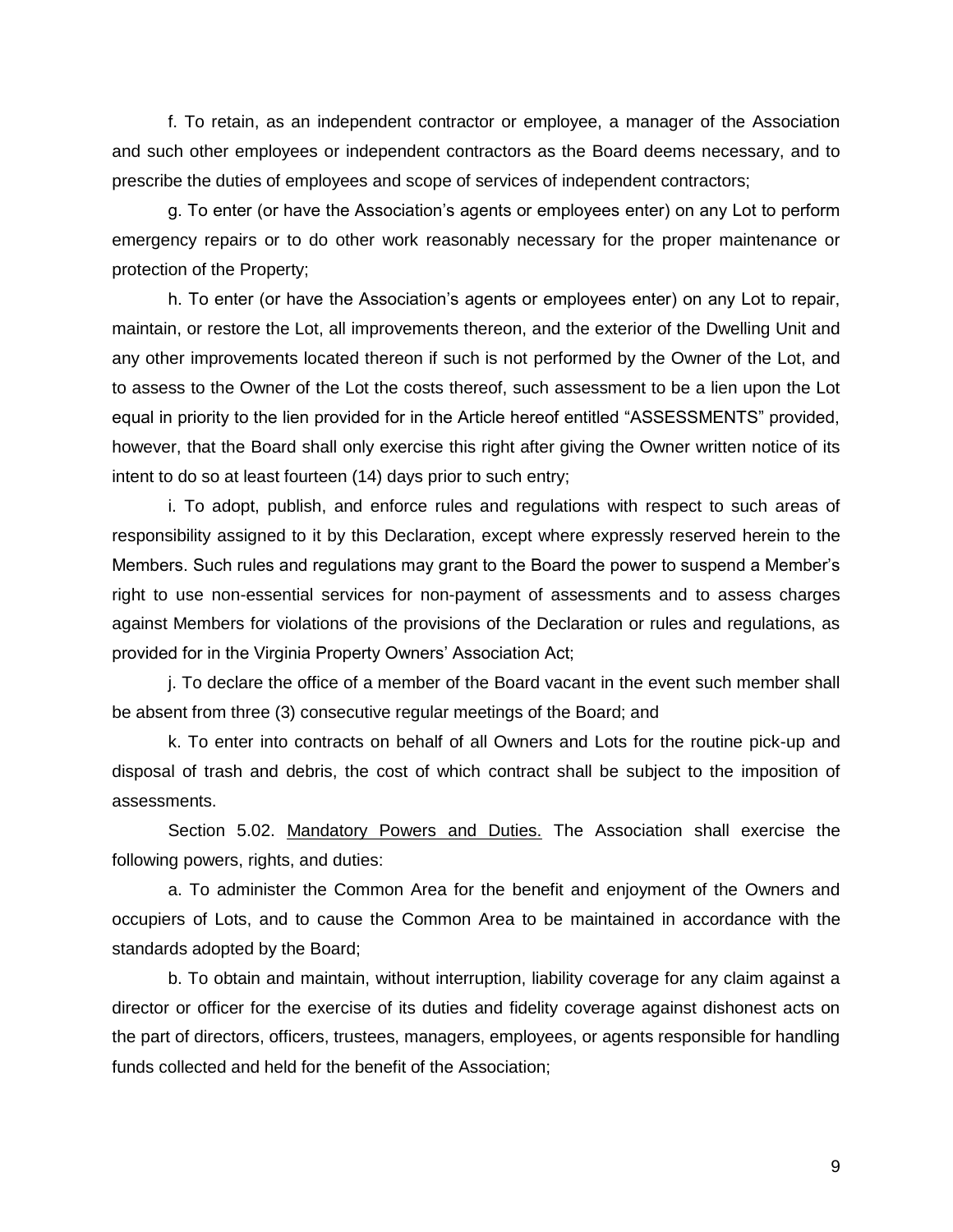c. To obtain and maintain insurance coverage equal to one hundred percent (100%) of the replacement value of all buildings, improvements, and personal property on and used with the Common Area as determined by the Board, such policy to include coverage against fire and other hazards with endorsements for extended coverage for vandalism and malicious mischief;

d. To obtain and maintain public liability insurance with limits of liability of no less than \$1,000,000.00 per occurrence which shall insure the Association and its directors and officers and which shall include an endorsement to cover liability of the Owners as a group to a single Owner;

e. To pay all proper bills, taxes, charges, and fees for which the Association is responsible under this Declaration on a timely basis; and

f. To maintain its corporate status.

#### **ARTICLE VI PUBLIC ROAD**

<span id="page-15-1"></span><span id="page-15-0"></span>Section 6.01. Damage By or Negligence of Owner. Notwithstanding any other provision of this declaration, each Owner shall be solely and exclusively responsible for, and shall bear the costs of, maintenance and repair of any road in the subdivision necessitated by his negligence or by construction, development or other activity on his Lot.

<span id="page-15-2"></span>Section 6.02. Driveway Entrance. At such time as an Owner desires an entrance from the public road to his lot, such Owner shall, at his expense, design, construct and maintain such entrance in compliance with the applicable requirements and standards of the Virginia Department of Transportation and the ARB. If any Owner shall fail to so design, construct and/or maintain the entrance from the public road to his Lot in compliance with the then-applicable requirements and standards of the Virginia Department of Transportation, the Board shall have the right to bring such entrance into compliance with such requirements and standards and to collect the cost(s) of such work from such Owner (together with costs of collection, including reasonable attorney's fees).

#### **ARTICLE VII ARCHITECTURAL CONTROL**

<span id="page-15-4"></span><span id="page-15-3"></span>Section 7.01. ARB Composition. The ARB shall be comprised of three or more Members (but always an odd number of Members), any of whom may also be members of the Board, who are appointed by the Board. Members shall serve staggered three year terms as determined by the Board. Actions by the ARB shall be by majority consent of its members. Members of the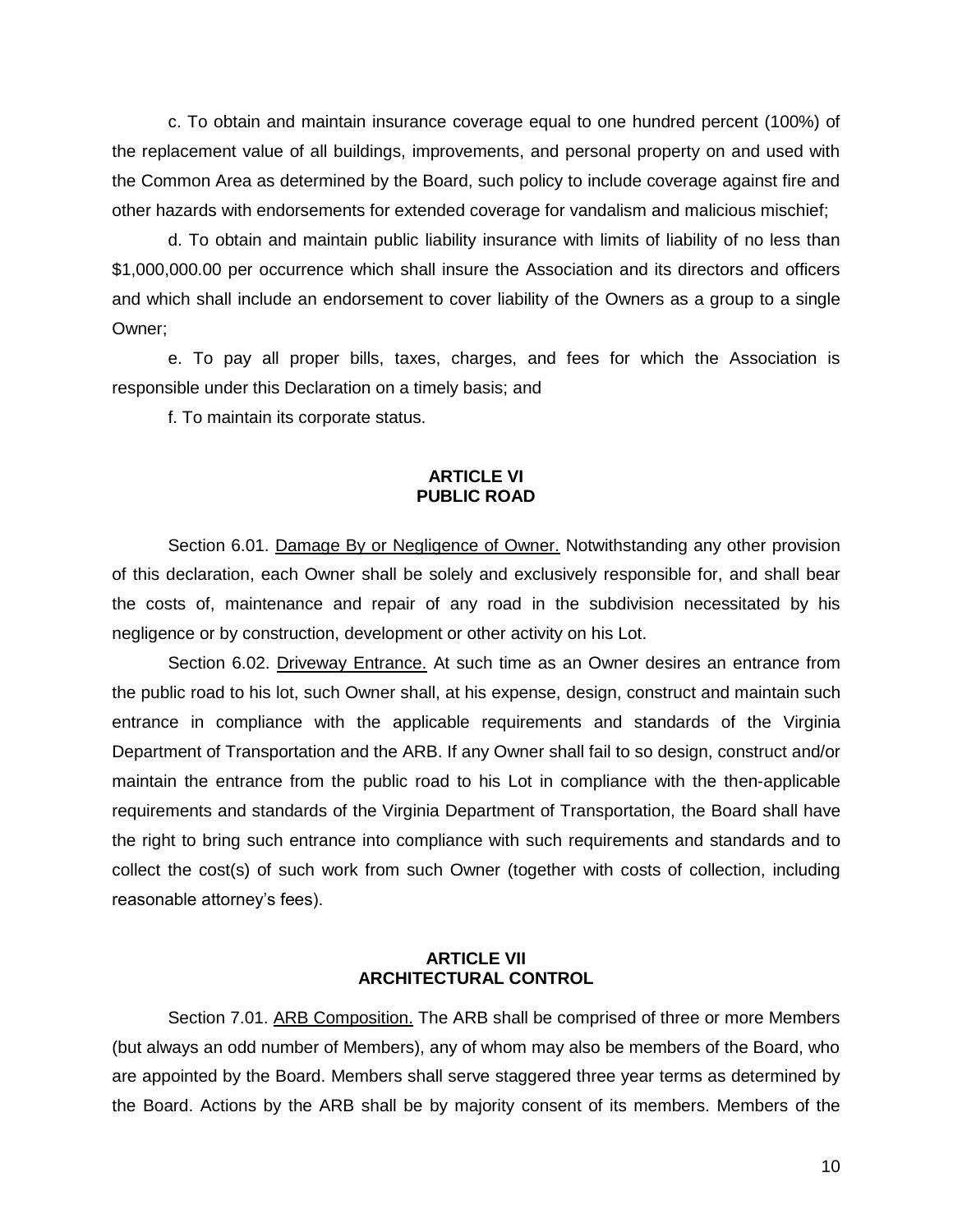ARB may be removed by the Board at any time with or without cause. Appointments to fill vacancies in unexpired terms shall be made and approved by the Board

<span id="page-16-0"></span>Section 7.02. ARB Duties. The ARB shall regulate the external design and appearance of the Property and the external design, appearance, and location of the improvements thereon in such a manner so as to preserve and enhance property values and to maintain harmonious relationships among structures and the natural vegetation and topography. In furtherance thereof: No exterior improvements, alterations, changes of paint or stain color, roofing, changes of roof color, excavations, changes in grade, clearing, major landscaping shall be made or done upon the Property without the prior written conditional approval of the ARB, except as otherwise provided herein. No driveway, building, fence, wall, residence or other structures or changes to any existing structures upon the Property shall be made until given prior written conditional approval of the ARB, except as otherwise provided herein. The ARB shall i) periodically inspect the Property for compliance with adopted, written architectural standards and approved plans for alteration; ii) adopt procedures for the exercise of its duties; and iii) maintain complete and accurate records of all actions taken by the ARB. Notwithstanding the foregoing, it is not the intent of the Association to require approval for work simply to return the exterior of any structure on a Lot to its prior approved condition whether by re-painting or re-staining using the same prior approved color(s) or re-roofing or repairing using the prior approved material(s) and color(s).

<span id="page-16-1"></span>Section 7.03. Standards. The ARB shall have the right to disapprove any plans, specifications and/or locations relating to any proposed improvements to a Lot which, in its opinion, are not suitable or desirable for aesthetic or other reasons; in so passing upon such matters the ARB shall take into account, among other considerations, the following:

- a. Setbacks. Setback as used herein shall mean building setbacks which shall apply to all dwelling units and attached structures only which shall be located on the Lot at least 75 feet from existing and dedicated public rights-of-way, 50 feet from all side and rear lot lines and emergency or private vehicular access easements, and no dwelling unit or attached structure shall be allowed within stream buffers or within any area of a lot where the width of said lot is less than 160 feet.
- b. Elevation. The ARB will individually regulate the maximum height of any dwelling unit or structure on each Lot. The ARB will regulate such height on the basis of what would appear excessive or obstruct the view from other Lots or the roads.
- c. Style and Size. It is the desire of the Association to establish a community utilizing designs which harmonize with the natural surroundings.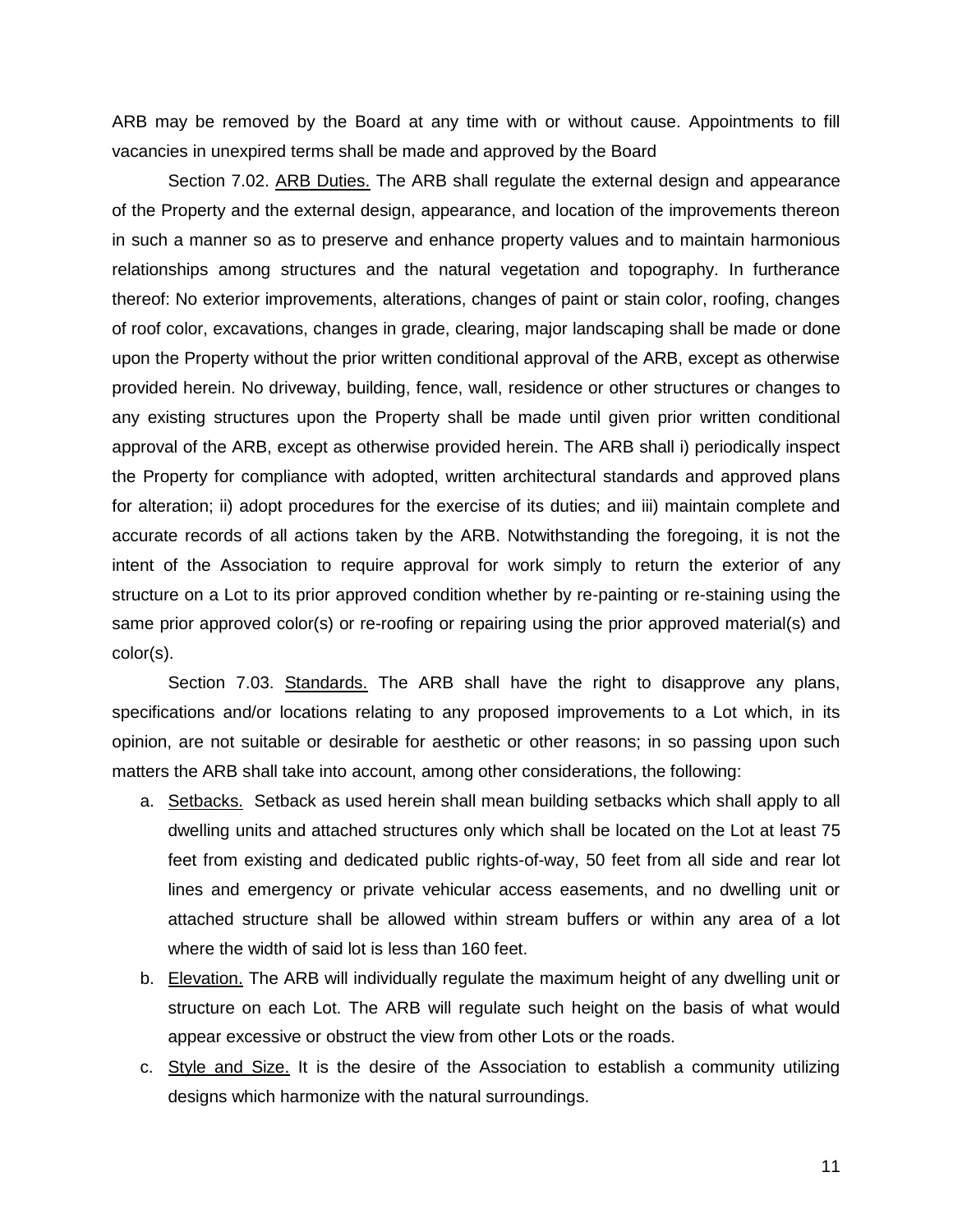- i. Highly reflective or bright colors, materials, or finishes will be discouraged, although pastel tones which harmonize with the natural surroundings may be used so long as they are not applied in a reflective finish such as gloss.
- ii. Plain cinder block is unacceptable as an exterior finish regardless of surface treatment, with the exception of cinder block finished with heavy stucco or similar material as approved by the ARB.
- iii. Roofing materials shall be limited to cedar shakes, metal, slate, or minimum 300 pound composite shingle. The color, material and pitch (which pitch shall be a minimum of 6 in 12), of primary roofs shall be as approved by the ARB. The primary roof shall be as determined by the ARB. Reflective painted metal roofs shall not be permitted.
- iv. Chimneys must be of a masonry finish, such as brick, stone, or stucco. Particular attention will be given to the appearance of the structures from other Lots and the roads.
- v. Finished living space, exclusive of garage, patios, porches and basements shall contain a minimum of 2,800 square feet.
- d. Landscaping. Adequate landscaping plays an important role in the integration of improvements into their natural surroundings. To this end each Lot shall be substantially landscaped and the provision of such landscaping shall be the sole responsibility of the Owner of each Lot.
- e. Driveways and Parking Areas. Driveways shall enter into the Indian Springs road system at locations approved in advance by the ARB. Each Owner will be responsible for the proper installation of a culvert at the entrance of the driveway onto the system which culvert shall not in any way hinder the drainage of the road. The entrance to the Lot shall be designed to permit snow removal and routine maintenance of the subdivision road, its shoulders and ditches. Parking areas must be sited and landscaped to minimize visual impact from other Lots and roads. Driveways shall be a hardened surface approved by the ARB. No plain galvanized corrugated metal pipe shall be approved by the ARB.
- f. Exterior Lighting. If Lot Owners determine that exterior lighting is necessary, ground and tree or post lights with shields are required to avoid light penetration on other Lots. If the exterior lighting is used for security purposes, sensors and timers are specifically encouraged.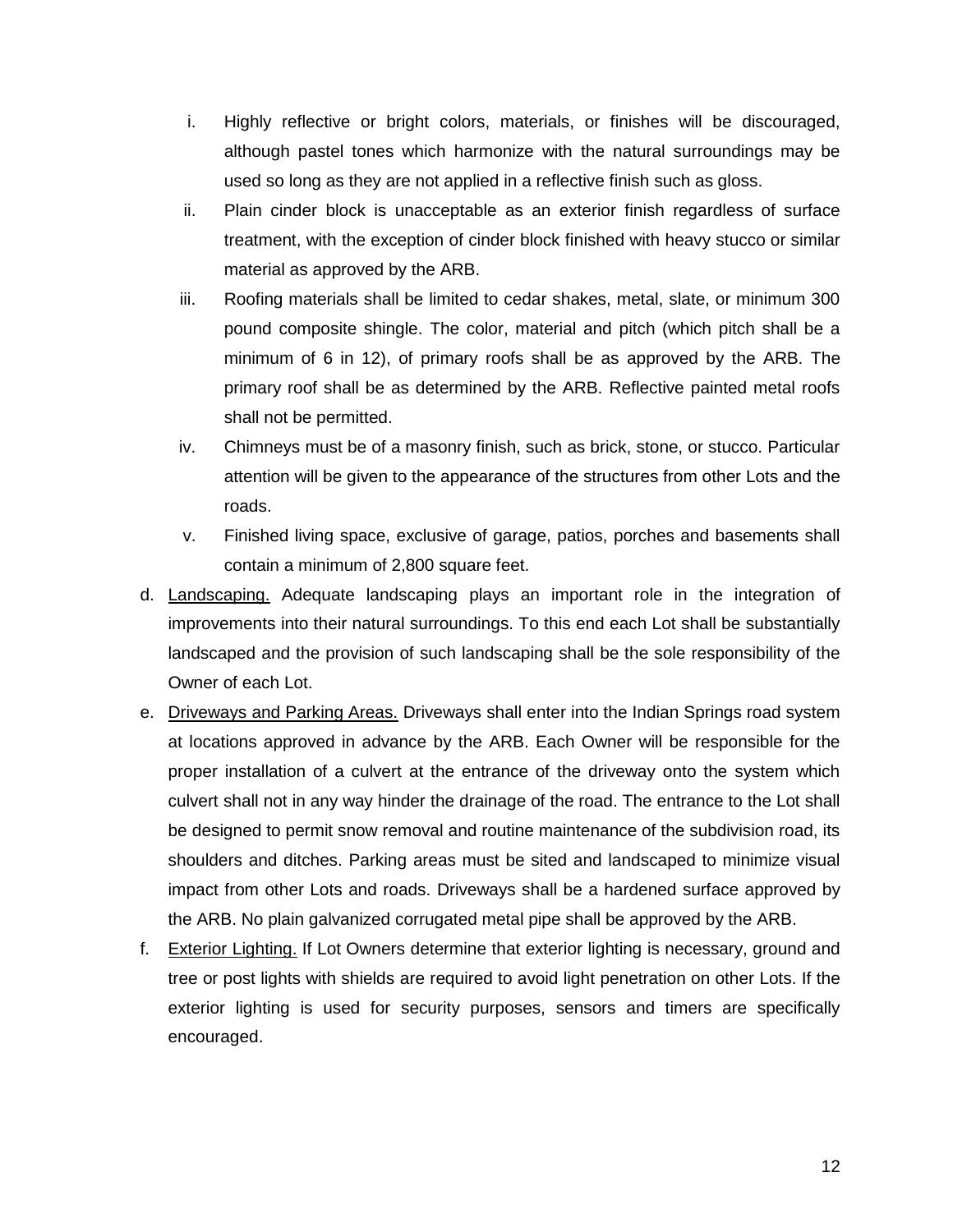- g. Septic Drain Field. The septic drain field shall be located within preapproved areas on each Lot unless a new septic drain field location is approved by both the appropriate local health department and the ARB.
- h. Soil Disturbing Activities. All soil-disturbing activities and improvements should be avoided on slopes of 25% or greater. The provisions contained in this paragraph shall not derogate from the requirements of this section of the Declaration.
- i. Tree Removal. The removal or clearing of trees will be limited to approved building sites and travel ways along with partial clearing of septic drain fields, except that Owners may be allowed to remove undesirable trees provided they replace the undesirable trees with better quality trees. In addition, limited tree trimming by an ARB approved tree service may be permitted to provide selected views. All tree cutting, removal, clearing or trimming must be approved in advance by the ARB pursuant to this Article.
- j. Contractors. Because the quality of construction of any improvement in Indian Springs is an essential factor in maintaining the overall quality and standards of Indian Springs as provided for in this Declaration, and because such quality is directly dependent upon the person or contractor undertaking such improvements, the ARB is authorized to reject any proposed improvements in the event that it determines, in its sole discretion, that the person and/or contractor identified as being responsible for the construction of any improvements is unacceptable. Contractors and their subcontractors permitted to work in Indian Springs shall be subject to approval of the ARB. This privilege may be revoked by their failure to observe the requirement of this Declaration, by their poor workmanship and/or by their failure to comply with other rules and regulations established for Contractors and their subcontractors. All contractors and subcontractors shall abide by rules and regulations provided for them by the ARB.
- k. Guest Cottage. Subject to approval by the ARB and Albemarle County, a Lot Owner may place upon his property, in addition to a single residence, a guest cottage or similar structure. No such structure, however, shall be leased or occupied by any person other than the principal resident, his family, guests, or domestic employees.
- l. Temporary Structures. No structure (except temporary structures necessary to construction) shall be placed upon any Lot prior to completion of construction of the main residence thereon.

<span id="page-18-0"></span>Section 7.04. Procedure. None of the improvements, changes or other work described in detail in Sections 2 and 3 of this Article above shall be commenced until an application shall have been submitted to the ARB in writing at an address to be specified by the ARB and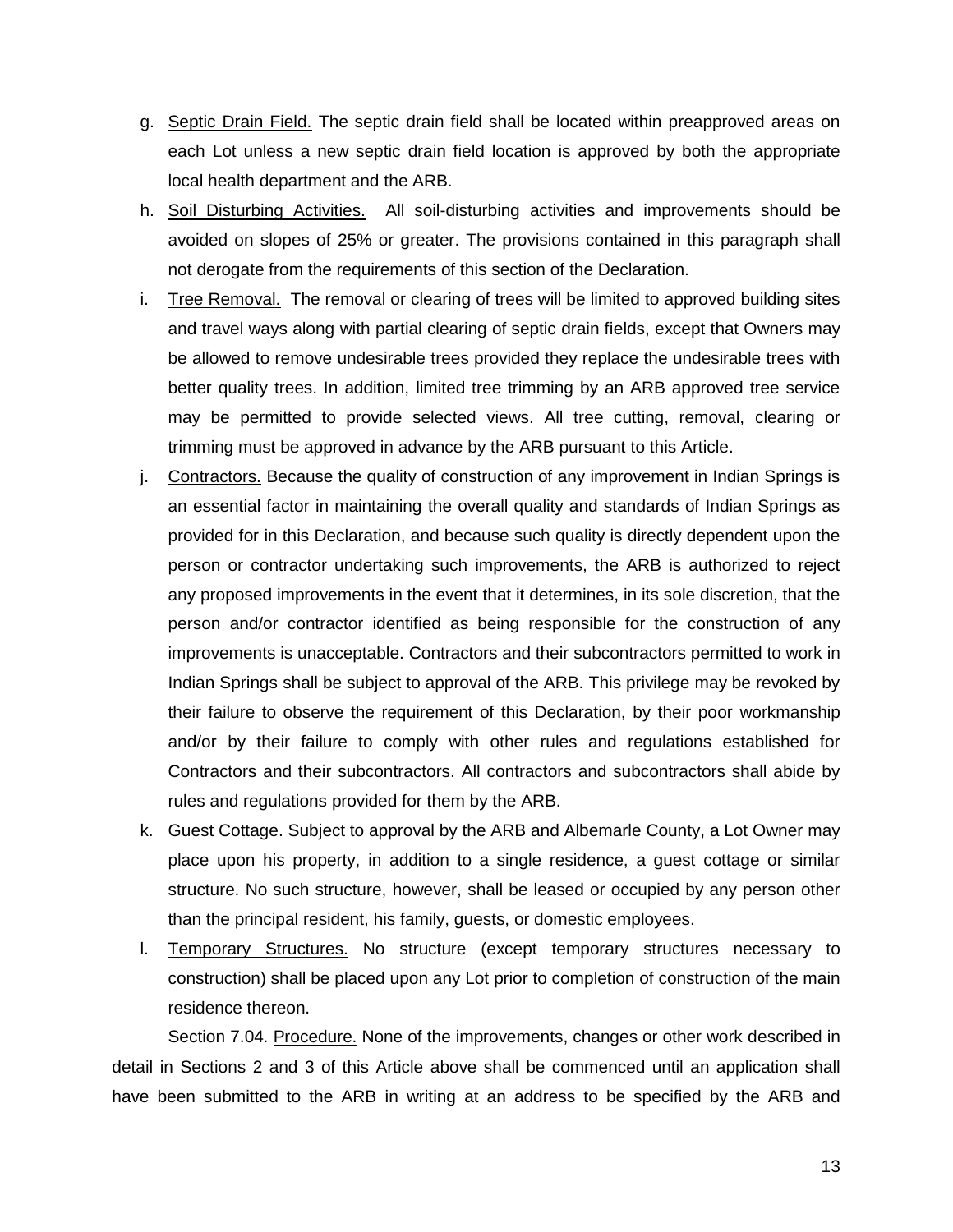conditionally approved in a writing signed by a member of the ARB after consideration of the details of the submission and the purpose of the guidelines as set forth herein.

The application shall consist of the following elements, with one copy provided for each member of the ARB:

- a. Preliminary landscape plans
- b. Building plans and specifications, showing floor plans, front, rear and side elevations, exterior color, finish and material for foundation, siding, and roof.
- c. Plot or site plan with 2' (2 foot) contours, (existing and proposed), detailing the proposed location of such building, and the following: a north arrow, dimensions of Lot, setback as stated in Section 7.03.a above, location of accessory buildings, septic drain fields, wells, underground tanks, HVAC units and location of driveways and parking areas. These plans shall also indicate the temporary location(s) of any chemical toilets and dumpsters required during construction. All structures shown on such plans shall be staked out on the Lot for review by the ARB at the time of application.
- d. The name and current mailing address (electronic and postal) and phone number of the Owner and the same information for the proposed contractor.

In addition to the items set forth herein, applications for approval of the residence shall be accompanied by a nonrefundable \$250.00 application fee when the plans are submitted to the ARB, to be deposited into the General Fund. The Board is authorized to set a higher fee, which shall take effect upon approval by the Association membership at its next meeting. A reapplication fee of the same amount may be charged by the ARB for any application resubmitted more than six (6) months after the date of the original application. Additionally, the ARB has the authority to charge smaller application fee for changes, additions, etc. that may be submitted from time to time. The amount of that fee will be set by the Board.

The ARB may adopt additional procedures or standards as to the information it requires to be submitted to it with any request for approval.

The ARB shall make a preliminary review of all applications in order to determine that such applications are complete and in conformity with the requirements of this Declaration. In the event that any application is determined not to be complete or in conformance with the requirements of this Declaration, the ARB shall so notify the applicant in writing within thirty (30) days of the original submission of the application which has been determined not to be adequate or not in conformance, which written notification shall specify what the applicant must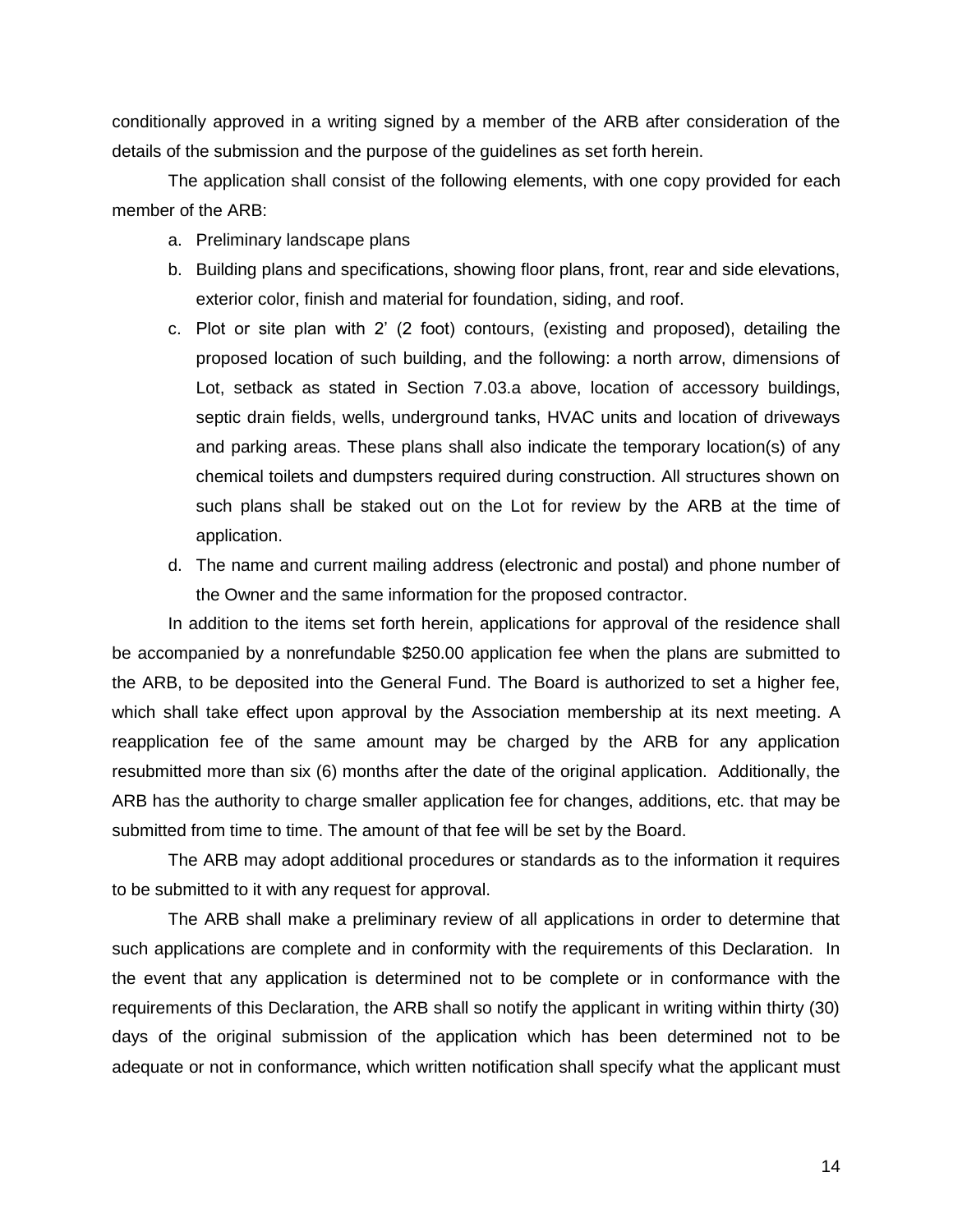do to make the application complete or to cause it to comply with the requirements of this Declaration.

The overall construction period from breaking of ground to certificate of occupancy shall not exceed 12 months without the written approval of the ARB except where such completion is impossible or would result in great hardship to the Owner or builder due to strikes, fires, national emergency or natural calamity. The construction site may not sit idle for more than three (3) weeks without approval of the ARB. During construction, the worksite is to be kept in a clean workmanlike manner.

In the event that construction pursuant to any approved application is not commenced within six months following conditional approval of such application, such conditional approval shall automatically expire at the end of such six-month period. If construction cannot be commenced within the six month period, a request for an extension of time may be submitted to the ARB for consideration, which extension shall be granted for good cause shown, provided, however, that no such extension shall extend for more than six months.

A final landscape plan shall be submitted to the ARB and shall be subject to review and approval prior to occupying the primary dwelling by the lot owner. The failure to timely complete the exterior of any improvements or landscaping required herein may be enforced by the Board by means of a Correction Assessment. No Owner shall obtain any governmental permit for improvements of any kind to the Owner's Lot prior to obtaining approval of plans therefor from the ARB pursuant to this Section.

Any Owner may appeal any decision of the ARB which such Owner believes exceeds the authority of the ARB, or is inconsistent with any provision of this Declaration, to the Board. ARB decisions upheld by the Board may be appealed to the Circuit Court of Albemarle County, Virginia, provided such Owner otherwise has legal standing to make such an appeal. Rulings upheld by the Board may not be appealed to the Association unless a written petition containing the signatures of at least three-quarters (3/4) of the Owners of all Lots in Indian Springs is presented to the Board specifically stating the desire of such Owners that a given ruling of the Board, described with particularity, be reviewed by the Association.

<span id="page-20-0"></span>Section 7.05. Conditional Approval. In the event that the ARB fails to approve, modify or disapprove in writing a request for approval required herein within 60 days after plans, specifications or other appropriate materials have been submitted in writing to it, the submitted plans and specifications shall be deemed to have been conditionally approved. The burden shall be upon the Owner to show the date of the submission and that the plans and specifications were properly submitted to the ARB.

15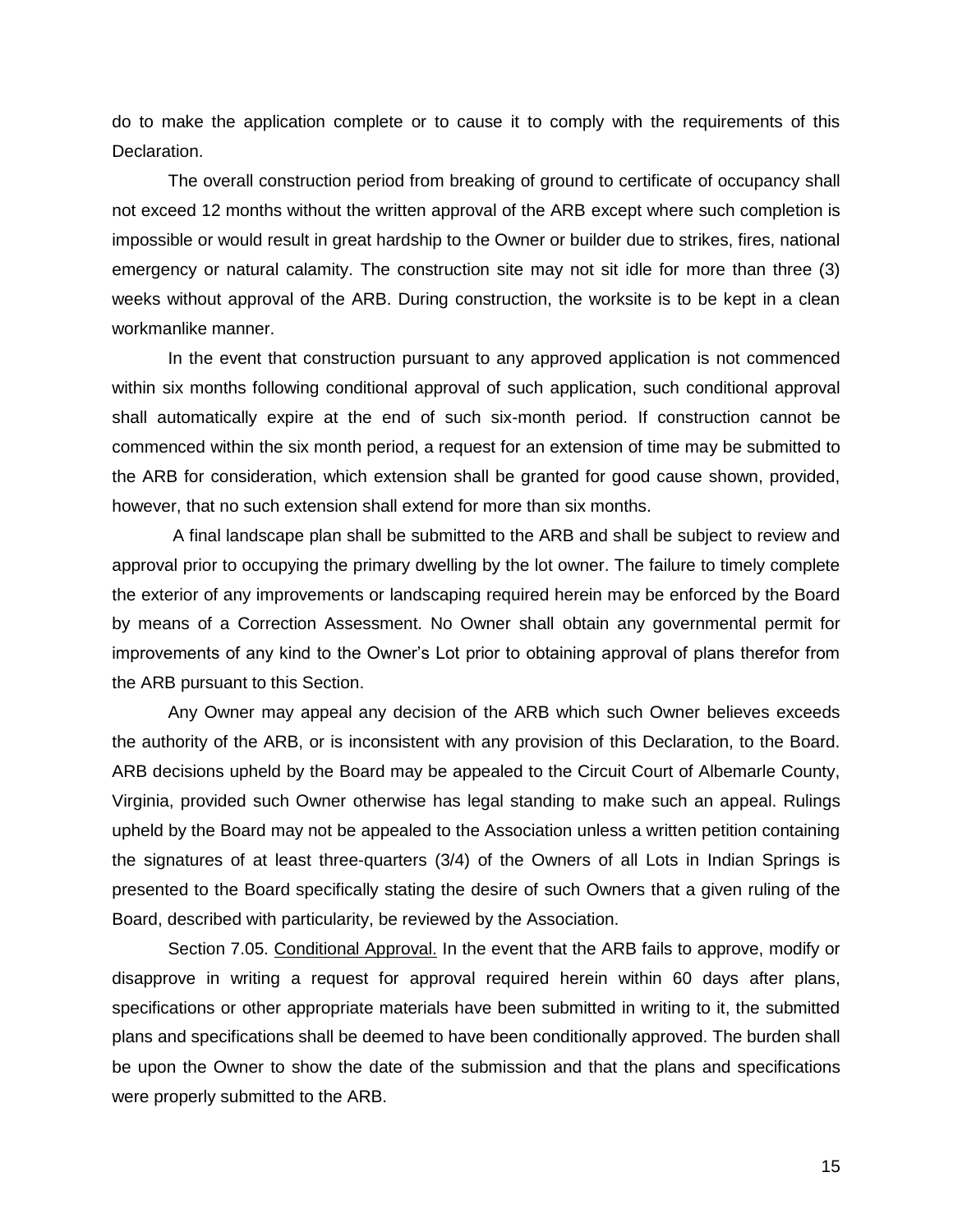<span id="page-21-0"></span>Section 7.06. Conditional and Final Approval. Preconstruction approvals granted by the ARB herein shall be deemed to be conditional approvals. They shall become final approvals upon the ARB's inspection of the completed improvements, modifications or repairs, if the ARB finds the completed work to be as set forth in the plans and specifications submitted to and conditionally approved by the ARB. In the event that the actual completed modifications, improvements or repairs do not, in the judgment of the ARB, conform to the plans and specifications approved by it, then the ARB's conditional approval, whether given in writing or by presumption, may be withdrawn. It shall be incumbent upon the Owner to notify the ARB in writing upon completion of the work that the Owner requests final approval. The ARB shall then have 10 business days to inspect and grant or refuse final approval in writing. If final approval is refused, the Owner shall make changes and resubmit until final approval is obtained. Approval by the ARB of a correctly filed application shall not be deemed to be an approval by applicable governmental authorities nor a waiver of the applicant's obligation to obtain any required governmental approvals or to comply with applicable local ordinances or a representation or warranty by the ARB or the Association as to the fitness of a proposed structure or its compliance with applicable building codes or local ordinances.

<span id="page-21-1"></span>Section 7.07. Presumption of Final Approval. In the event that appropriate equitable action has not been commenced within 180 days after the completion of any construction, improvements or alterations, it shall be conclusively presumed that such construction, improvements or alterations have received final approval by the ARB.

<span id="page-21-2"></span>Section 7.08. No Approval. Should an Owner commence any work which requires the ARB's approval without the ARB's conditional approval or complete any work without seeking the ARB's final approval within 30 days of completion, the ARB, the Association, or any Member may take appropriate legal or equitable action and may cause a *lis pendens* to be filed against such Owner's Lot, except as set forth herein. Furthermore, the Association has the right (but not the obligation) to require the Owner to restore any exterior improvement, addition, change, or alternation made without approval as provided herein to its original condition at the offending owner's sole cost and expense or correct any violation on behalf of the Owner and impose Correction Assessments against the Owner as set forth in the Article hereof entitled "ASSESSMENTS".

<span id="page-21-3"></span>Section 7.09. Specific Requirements. The Board may, from time to time and in its discretion, enact additional standards for construction of all improvements within Indian Springs for the ARB's guidance and direction including, without limitation, building materials, style and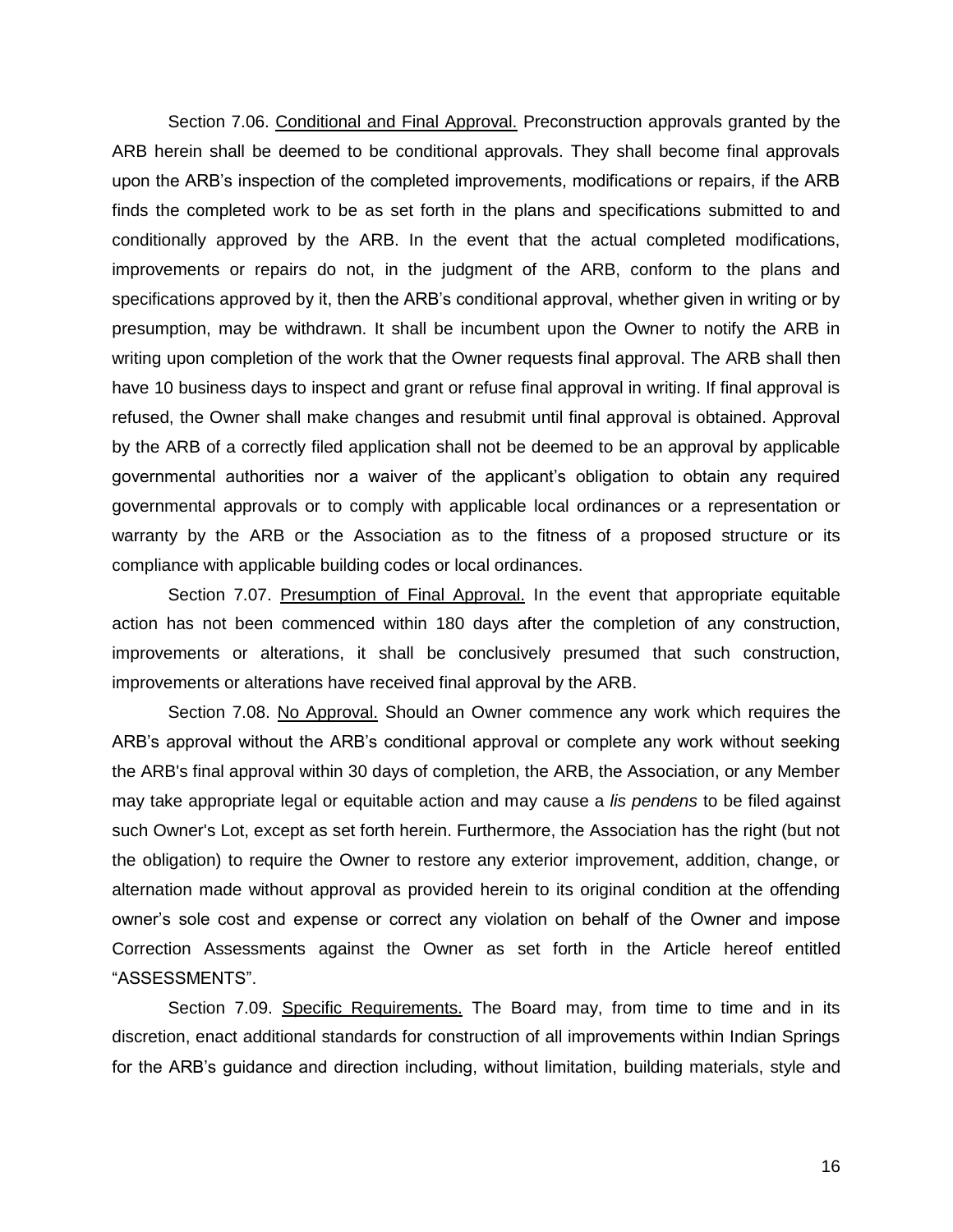size, grading, landscaping, driveways and parking areas, exterior lighting, and approval of the contractor(s) designated to complete the construction.

#### **ARTICLE VIII RESTRICTIVE COVENANTS**

<span id="page-22-1"></span><span id="page-22-0"></span>Section 8.01. Use. The Property shall be used exclusively for residential purposes except as expressly provided herein. No building shall be erected, altered, placed, or permitted to remain on any Lot other than one Dwelling Unit and appurtenant structures, which may include a detached garage, guest cottage or a guest suite, approved by the ARB and appropriate governmental authorities, for use solely by the occupant of the Dwelling Unit. The use of a portion of a Dwelling Unit on a Lot as a home office by the Owner or Tenant thereof shall be considered a residential use, provided that the use of the Lot does not, as determined by the Board in its sole discretion, create undue customer, client or delivery traffic to and from the Lot. No portion of a Dwelling Unit or appurtenant structure shall be leased or occupied by any person other than the Owner, his family, guests, or domestic employees.

<span id="page-22-2"></span>Section 8.02. Temporary Residence. No structure of a temporary character for residential use including, without limitation, tents, recreational vehicles, or trailers shall be placed on any Lot at any time either permanently or for a time greater than fourteen (14) days.

<span id="page-22-3"></span>Section 8.03. Signage. The only signs permitted on the Property shall be customary home and address signs, any signs which are required by the County or VDOT, customary temporary construction contractor signage not to exceed 3 feet wide by two feet high and displayed only during the completion of construction or renovations on a Lot which have prior written approval of the ARB, and real estate sale or lease signs which have received the prior written approval of the ARB (collectively, "Permitted Signs"). Permitted Signs must not exceed 3 feet wide by two feet high, be located so as to not cause any visibility issues for pedestrian and vehicular traffic, and shall not be illuminated. No more than one Permitted Sign shall be displayed to public view on any Lot. All Permitted Signs advertising the property for sale or lease must be removed within three days from the date of the conveyance of the Lot or the execution of the lease agreement, as applicable. All signage must be in conformance with applicable zoning requirements.

<span id="page-22-4"></span>Section 8.04. Mailboxes and Newspaper Boxes. No mailbox or newspaper box shall be erected or maintained nor shall the exterior appearance of any mailbox or newspaper box be altered on or adjacent to any Lot unless the proposed mailbox or newspaper box is of a design pre-approved by the ARB.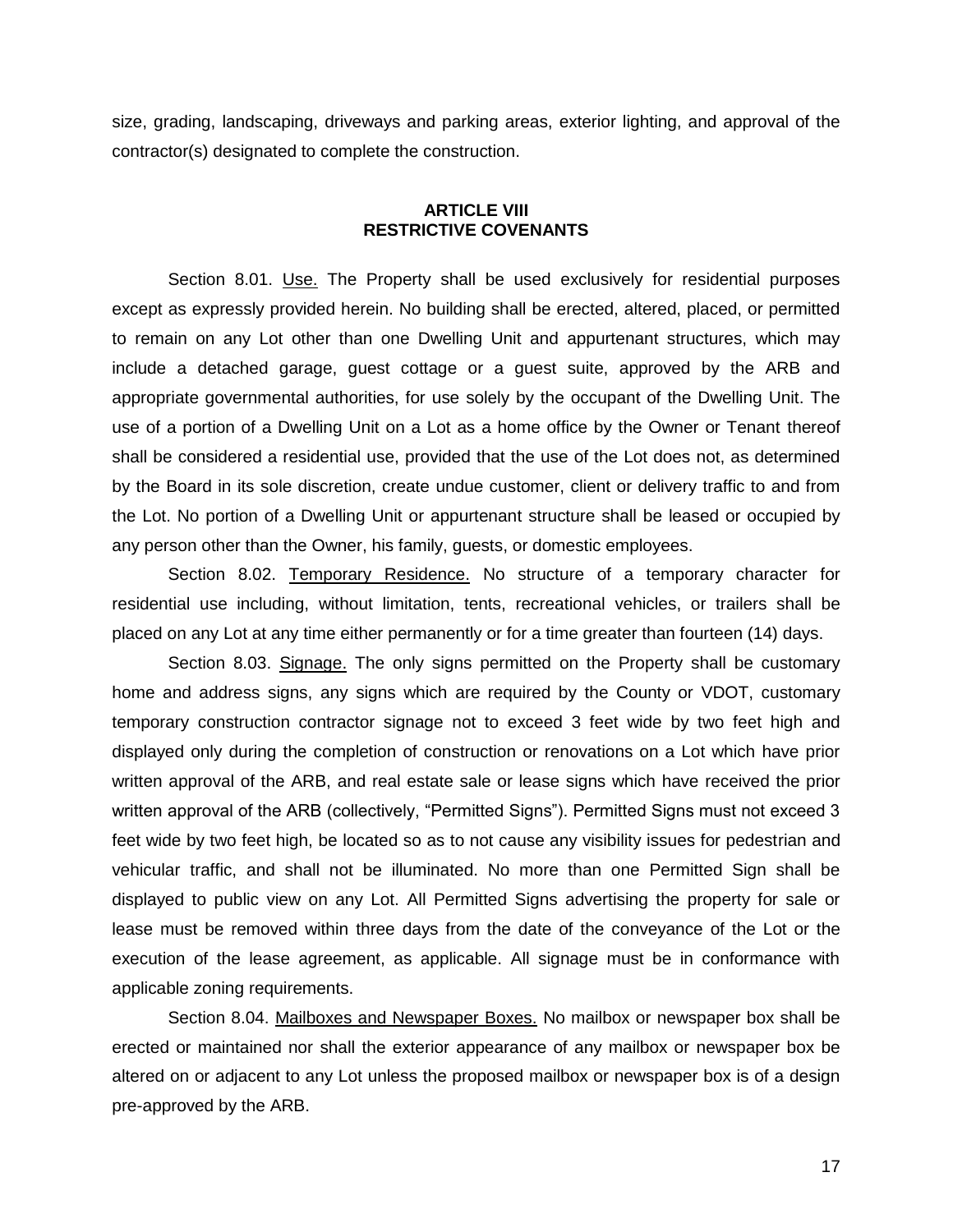<span id="page-23-0"></span>Section 8.05. Nuisances. No noxious, boisterous or offensive activity shall be carried on upon the Property, nor shall anything be done thereon which may be or may become an annoyance or nuisance to any other Owner or a fire hazard or safety hazard to any other Owner or to any improvement. The Board shall have the authority to determine in writing whether any activity conducted upon any such area constitutes a nuisance upon the submission to it of a complaint in writing by any Owner regarding such activity. The Board shall have full authority and power to abate any nuisance found to be existing by giving the Owner written notice specifying the nature of the nuisance provided that the Owner has failed to abate said nuisance within a reasonable time after notice.

Recreational burning is permitted in a fire pit, in accordance with locally applicable regulations, when done in a manner such that it does not create a nuisance for any other lot owner. Recreational fires consume only dry, aged wood and brush, are less than three feet in diameter, are not closer than 300 feet to another dwelling, and occur only when wind conditions are 12mph or less.

No hunting, target practicing or other use of firearms (except for the purpose of selfdefense by Lot Owners) shall be permitted on any lot in Indian Springs.

<span id="page-23-1"></span>Section 8.06. Permitted Animals. No poultry, livestock, or animals of any kind shall be kept on any Lot, except that dogs, cats, other common and non-dangerous household pets, horses and/or ponies (horses and ponies to be subject to the limitations below) may be kept on a Lot as long as such pets, horses or ponies do not constitute a nuisance to the Owners of other Lots and provided that such pets, horses or ponies are not kept, bred or raised for commercial purposes. All pets shall be kept subject to reasonable rules and regulations established by the Association. If the Association shall so decide at a duly called meeting, then the Owners of all dogs and/or cats may be prohibited from allowing their respective dogs and/or cats to run at large within Indian Springs.

The Owners of Lots 25, 34 and 41 shall be entitled to keep two horses or ponies or combination thereof not exceeding two animals on their Lots.

The Owner of Lot 36 shall be entitled to keep three horses or ponies or combination thereof not exceeding three animals on such Lot.

The Owner of Lot 6 shall be entitled to keep four horses or ponies or combinations thereof not exceeding four animals on such Lot.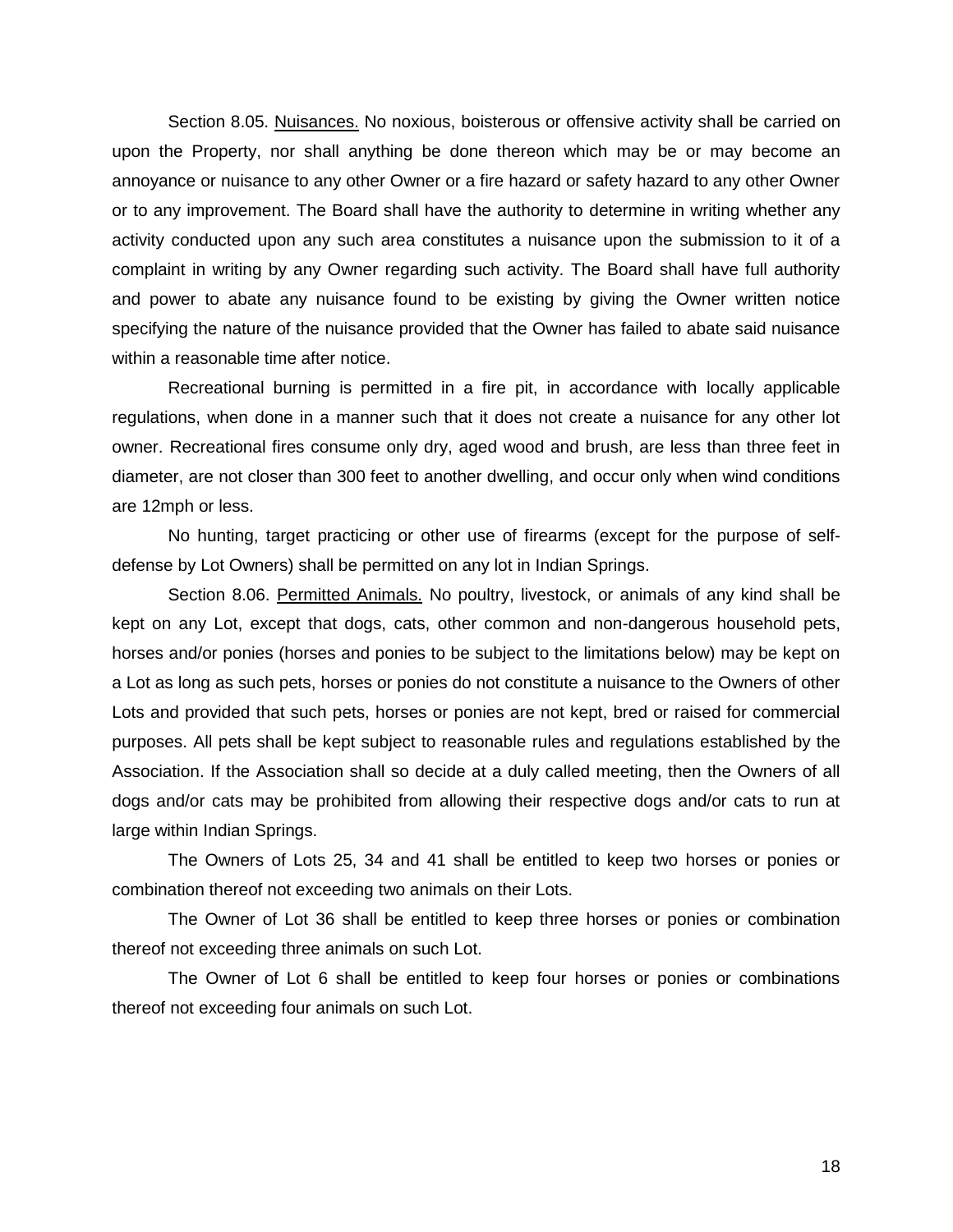<span id="page-24-0"></span>Section 8.07. Failure to Maintain. In the event an Owner of any Lot shall fail to maintain such Lot and the improvements thereon as provided herein and otherwise in accordance with the provisions of this Declaration or any rules and regulations established from time to time by the Board, the Association, after

i) ten days' notice to the owner, such notice to include a description of the action intended to be taken; and

ii) approval by a vote of the Board, shall have the right to enter upon said Lot to correct drainage and to repair, maintain, and restore the Lot and the exterior of the buildings and any other improvements erected thereon or to correct any violation of this Declaration or any rules and regulations.

Such right shall include, without limitation, the right

i) to mow the grass thereon;

ii) to remove any debris from the Lot;

iii) to trim or prune any hedge or planting that, in the opinion of the Board, by reason of its location or height or the manner in which it has been permitted to grow, is detrimental to the enjoyment of adjoining property or is unattractive in appearance;

iv) to repair or paint any fence thereon that is out of repair or not in harmony with respect to design or color, with fencing on adjacent property unless the design or color has been previously approved by the ARB; and

v) to do any and all things necessary or desirable in the opinion of the Board to place such Lot in a neat and attractive condition consistent with the intention of this Declaration.

Any such entry shall not be deemed a trespass. All costs related to such correction, repair, or restoration shall become a Correction Assessment upon such Lot and shall be regarded as any other Assessment with respect to lien rights of the Association and remedies provided for herein for non-payment. The remedy herein provided shall be in addition to any other remedy provided or allowed by law or in equity and shall not be deemed an exclusive remedy. Election of one remedy shall not act as a bar to the subsequent or concurrent use of other available remedies.

<span id="page-24-1"></span>Section 8.08. Destruction of Structures. If any Dwelling Unit or other structure on any Lot is destroyed in whole or in part, reconstruction thereof must begin within thirty (30) days of such destruction, with extensions granted by the Board in the Board's discretion. Debris must be removed therefrom and the Lot restored to a safe, clean, and slightly condition within twenty (20) days of such destruction. Any reconstruction of such destroyed property that is different in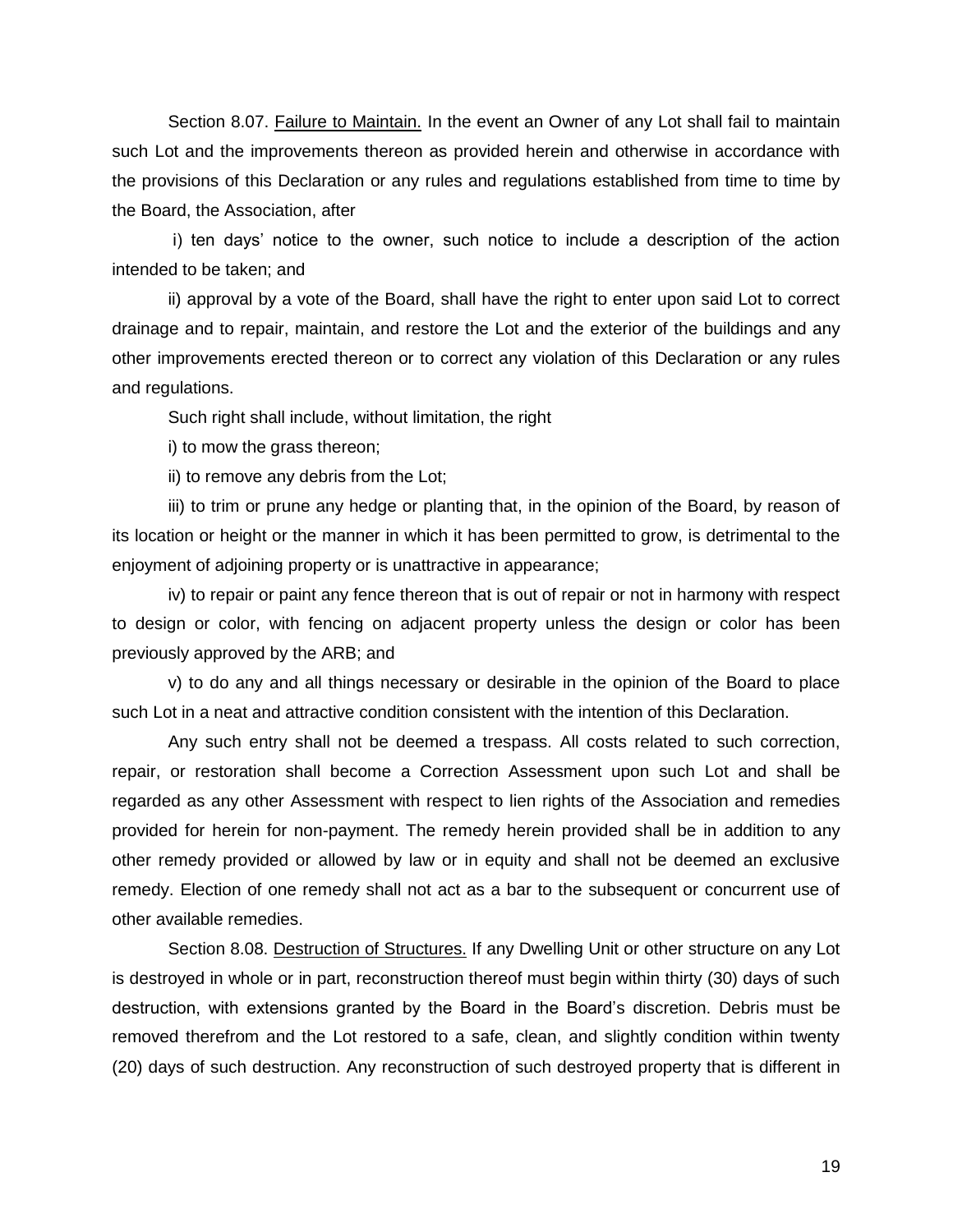design, size, color, material, location, etc. must be approved in advance by the ARB as provided herein.

<span id="page-25-0"></span>Section 8.09. Cutting of Trees. No healthy tree of six (6) inches or greater diameter at a distance of four-and-one-half (4.5) feet above ground level (D.B.H.) shall be cut on any Lot without prior written approval of the ARB. In the event that any such tree is removed without the approval of the ARB, the Owner of the Lot from which such tree was removed shall be required to replace said tree or trees with trees of "like species", or as otherwise approved by the ARB, within thirty (30) days of such removal or notice by the ARB. Such replacement of said tree or trees shall be by replacing "tree inches with tree inches" - e.g., one tree twenty-four (24) inches in diameter may be replaced by four trees of six (6) inches in diameter, however, no replacement tree shall be less than three and one-half (3.5) inches in diameter. If trees are not replaced within the specified time, or any extension thereof granted by the ARB for good cause, then the ARB shall have the right to enter the Lot whereon such tree(s) were cut for the purpose of replacing such removed tree(s) and all costs incurred by the ARB in such replacement shall be assessed against the Owner of the Lot upon which such replacement(s) occurred by the Board as a Correction Assessment.

Dead and dying trees may be cut without permission of the ARB and need not be replaced. The Lot Owner may, in their sole discretion, choose to replace such trees in whole or in part using the formula above. This right to cut and choose whether to replace in whole, in part or not at all shall likewise apply to live trees in the view line for a lot that grow to impact the view that existed when the lot was purchased from Declarant. This right does not extend to View Easements onto other lots, which shall be managed as specified in Section 2.19.

<span id="page-25-1"></span>Section 8.10. Underground Utilities. All lines, cables, wires, and pipes for utility services shall be installed underground, with the exception that necessary transformers, meters, junction boxes, central water facilities and similar equipment may be located above ground at locations approved by the ARB. Screening, approved by the ARB, will be required around these areas

<span id="page-25-2"></span>Section 8.11. Antenna, Aerials and Satellite Dishes. Plans for the location and design and screening of any and all television aerials, antenna or satellite dishes or any other communications equipment which shall be placed on any Lot must first be submitted to and approved by the ARB which shall have the authority to regulate the location, size, design, color and screening of all such equipment. No transmitting or receiving equipment which might interfere with television, radio or any other communications reception at any Lot shall be used or permitted upon or within any Lot. Any communications equipment that is obsolete and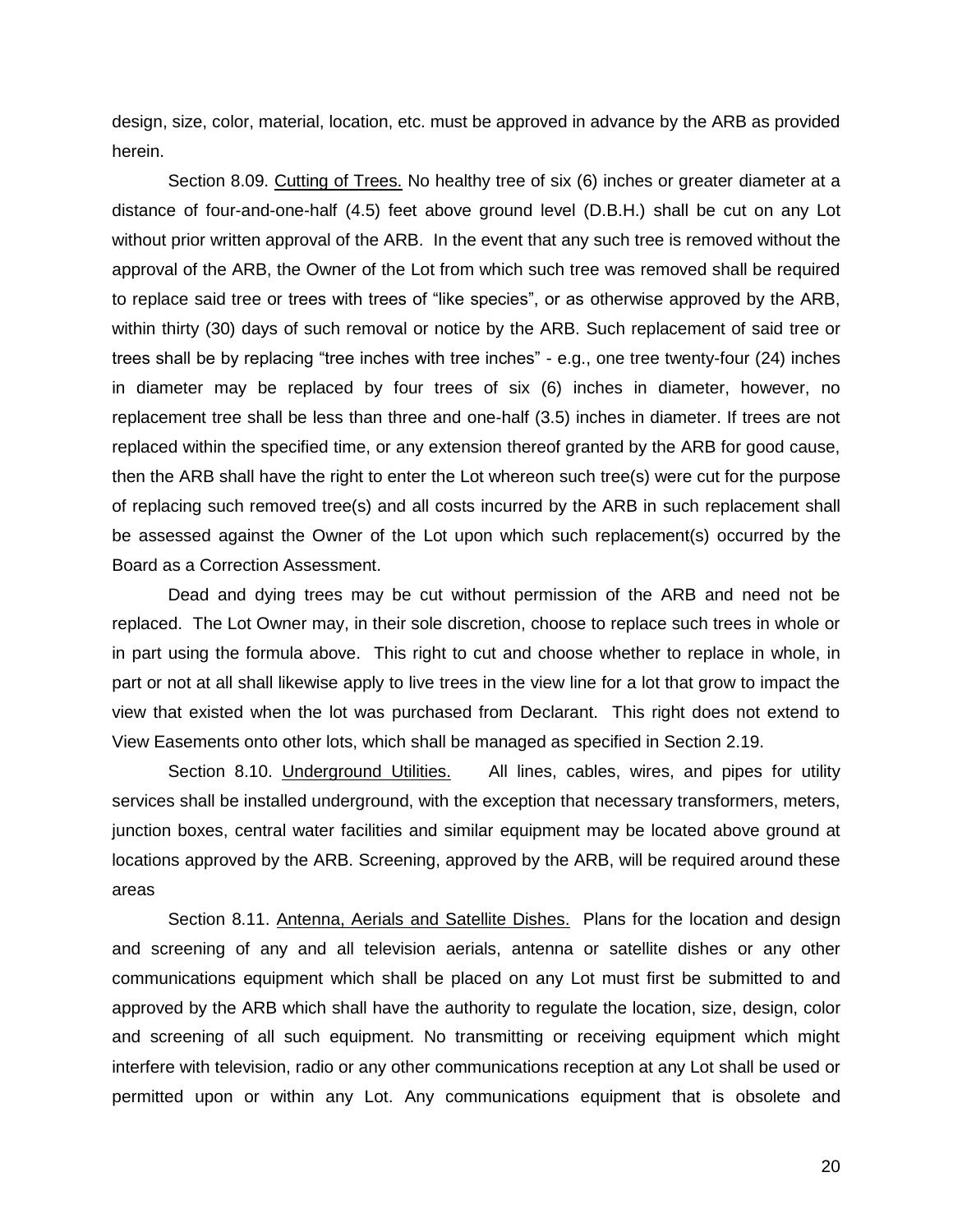abandoned shall be removed by the lot owner(s). If necessary, landscaping shall be adjusted accordingly.

<span id="page-26-0"></span>Section 8.12. Equipment Storage and Fuel Tanks. No equipment or storage tanks of any kind shall be erected, placed or permitted on any part of the property except as provided in Section 8.10. Any tanks for use in connection with any residence constructed on a Lot, including tanks for the storage of fuels, must be buried utilizing a design and materials which will insure against corrosion and leakage and all plans therefor, including the exact proposed location thereof, must be submitted in advance to the ARB for its approval. Exceptions are permitted for above-ground tanks for cooking and heating purposes using only propane or liquid propane gas provided said tanks are properly screened and must be approved by the ARB before installation. All fuel tanks shall meet all of the rules and regulations required by any federal and state agencies. All garbage cans and other equipment, including but not limited to, lawn and garden equipment and machines, and heating, ventilation and air conditioning and pool equipment shall be enclosed or screened to conceal them from the view of ponds, public areas, Lots and roads. Wood piles shall be neatly stacked. Plans for all enclosures must be approved in writing by the ARB prior to construction, as more particularly set forth in the Article herein titled "ARCHITECTURAL CONTROL".

<span id="page-26-1"></span>Section 8.13. Commercial, Recreational and Motor Vehicles. The ARB shall have the right to regulate or prohibit the outside storage or parking, whether temporary or permanent, within Indian Springs, (including State Roads, or Joint Access Easements) of any vehicle which in the opinion of the ARB damages or detracts from the general aesthetic character and harmony of Indian Springs by reason of:

(1) The type and/or quantity of materials or items stored within or on such vehicle, or

(2) The general disrepair, poor body condition, or dilapidated state of said vehicle, or

(3) The unusual or tasteless exterior of such vehicle created by unusual custom paint schemes, graphics, illustrations, and/or words.

<span id="page-26-2"></span>Section 8.13.1. Restricted Vehicles. No recreational vehicles, motor homes, trailers, campers, camper tops, buses, trucks over one (1) ton capacity, boats and/or garden or farm tractors or other machinery and the like shall be placed, stored or parked in the Development (including any public area, pond, Lot or road), either temporarily or permanently. An exception to this is granted for such vehicles or other machinery which are:

i) parked in garages or other storage structures whose construction was approved by the ARB, or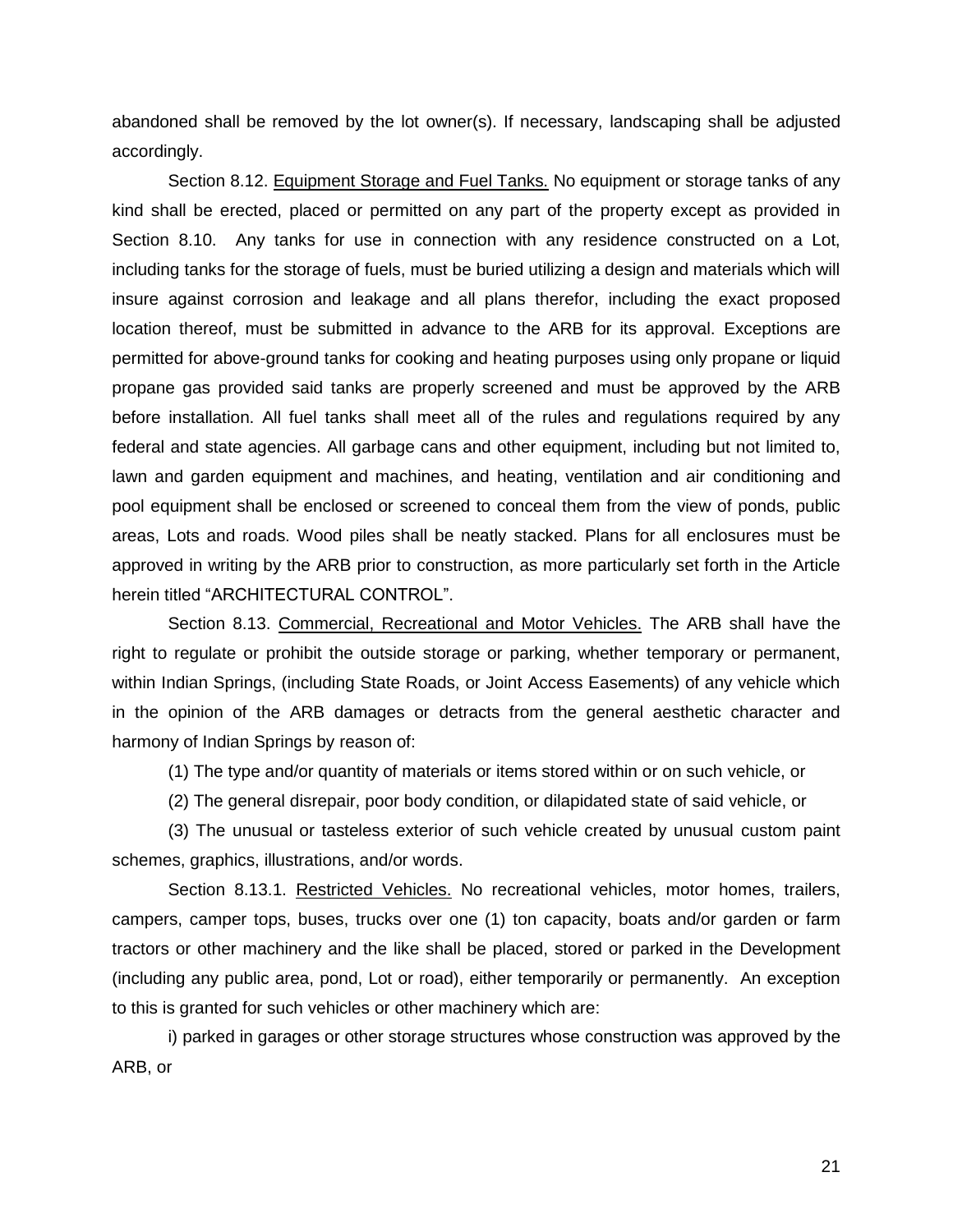ii) screened in such a manner as not to be visible from public areas, pond, other Lots, roads or joint access easements serving lots in Indian Springs. This determination shall be made exclusively by, and with the approval of the ARB.

<span id="page-27-0"></span>Section 8.14. Temporary Parking. Equipment, trucks or tractor trailer rigs may be temporarily parked on Lots in connection with the moving of furnishings into and out of a residence for up to 14 days, or in connection with approved construction activities being performed upon the Lots until such time as the construction is completed.

<span id="page-27-1"></span>Section 8.15. Drainage. No owner shall interfere with the natural drainage of surface water from his Lot to the detriment of any other Lot or interfere with the drainage easements from the subdivision roads.

<span id="page-27-2"></span>Section 8.16. Subdivision, Combining Lots. No Lot may be subdivided or its boundary lines changed except with the prior written consent of the Association. In the event that an Owner of more than one Lot shall desire to combine all contiguous Lots owned by that Owner into one Lot to serve as a single residential site, then, upon prior written approval of the Board of the plans for such combination, including a survey of the locations and orientation of the improvements proposed to be located thereon, the provisions of this Article VIII shall apply to such combination of Lots as though they were a single Lot, but the combination shall not reduce the number of Lots for assessment or voting purposes.

For lots 13 and 14, which were combined to form Lot 13A in 2018, the current Owner as of 5/1/19 shall pay assessments for the two original lots, they shall be entitled to votes for both of those lots, and for Quorum and voting purposes this shall be counted as two lots for so long as they shall own the lot. The obligation to pay two assessments, the right to two votes and the adjustment to Quorum and voting shall be extinguished when the current Owner sells the lot.

#### **ARTICLE IX EASEMENTS**

<span id="page-27-4"></span><span id="page-27-3"></span>Section 9.01. Members' Easements of Enjoyment in Common Area. Subject to the provisions of this Declaration, the rules and regulations of the Association, and any fees or charges established by the Association, every member, and every accompanied guest of such member, shall have a right of easement of enjoyment in and to the common area and such easement shall be appurtenant to and shall pass with the title of every tract or parcel of land.

A member's spouse, parents and children who reside with such member in Indian Springs Subdivision shall have the same easement of enjoyment hereunder as a member.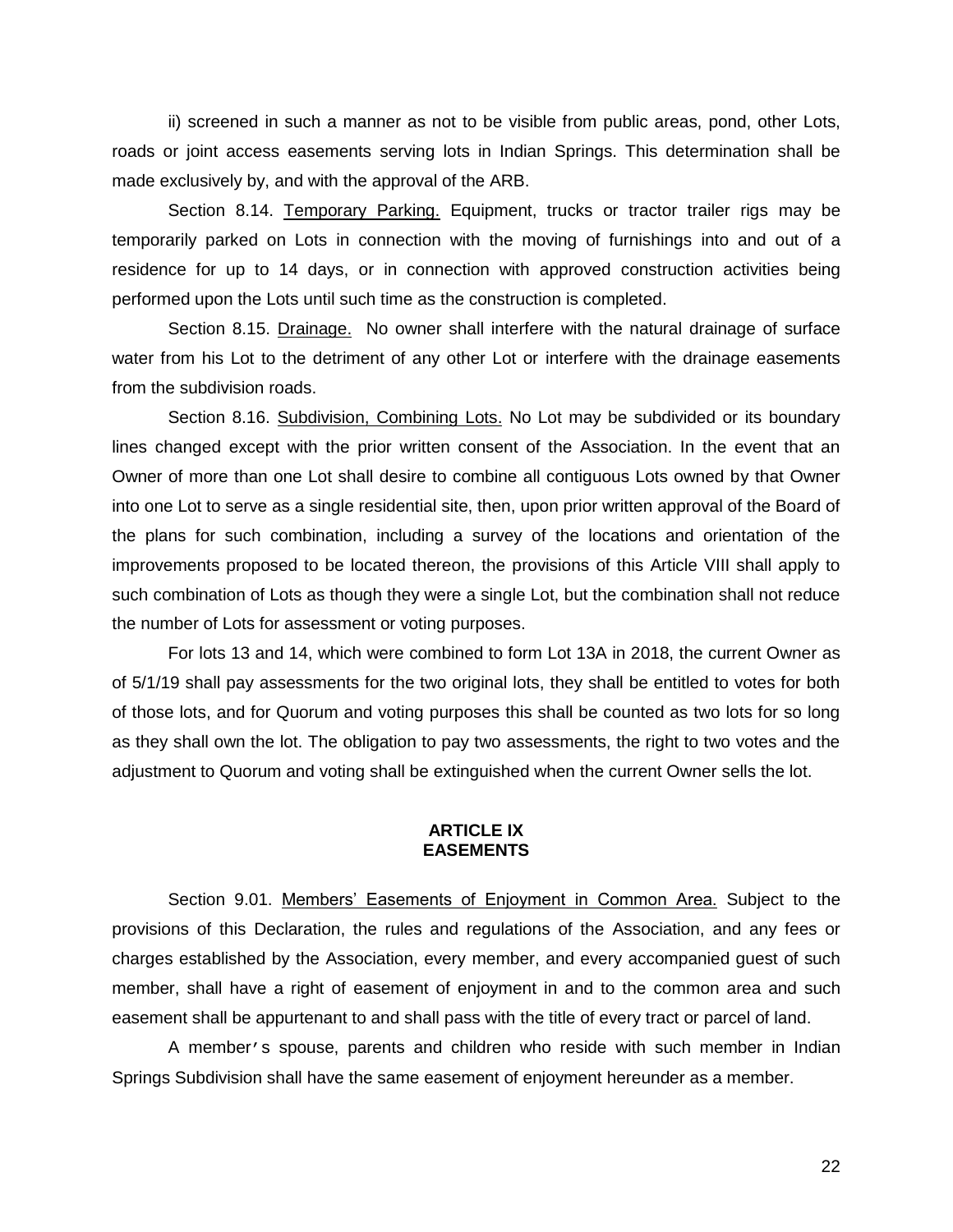<span id="page-28-0"></span>Section 9.02. Establishment and Maintenance of Landscape Easements. The Association does hereby accept and reaffirm those easements initially established by the Declarant for the purpose of planting, installing, constructing, and maintaining vegetation including grass, trees, bushes, flowers, grades, fences, stone walls, street and subdivision identification signs, exterior lighting, and such other landscaping and structures as the Association may deem desirable and appropriate (the "Landscape Easements"). Within the Landscape Easements, the Association shall have the right to determine the nature and extent of landscaping, hardscaping and structures, and no Owner shall have the right to plant, install, or construct vegetation, landscaping, or hardscaping within the Landscape Easement except as shall be expressly authorized by the Association in writing. The Landscape Easements are on Lots 1, 2, 50, 51, 52, 53, and Parcel ID# 01800-00-00-027A0 as shown on the Easement Plat recorded with the Original Declaration. The Association shall maintain, mow, seed and re-seed, improve, enhance, and replace landscaping and structures located in the Landscaping Easements.

<span id="page-28-1"></span>Section 9.03. View, Use, Walking Trail, and Emergency Access Easements. The Association does hereby accept and reaffirm those easements view, use, joint access, walking trail, and emergency access easements as shown on the Plat and those plats recorded with the Original Declaration initially established by the Declarant. None of the land within these easements shall be disturbed, changed, or modified in any way without the prior written approval of the Association. An Owner requesting approval of the Association for work to be performed within such an easement must give at least fifteen (15) days prior written notice to the owner(s) of the affected lot(s) with a copy to the Association prior to requesting the Association's approval for same.

View easements are located:

for the benefit of Lot 24 on Lot 25, for the benefit of Lot 26 on Lot 25, for the benefit of Lot 29 on Lot 30, for the benefit of Lot 30 on Lot 29, for the benefit of Lot 30 on Lot 31, for the benefit of Lot 32 on Lot 31, for the benefit of Lot 33 on Lot 31, for the benefit of Lot 34 on Lot 31, for the benefit of Lot 35 on Lot 34, and for the benefit of Lot 40 on Lot 31.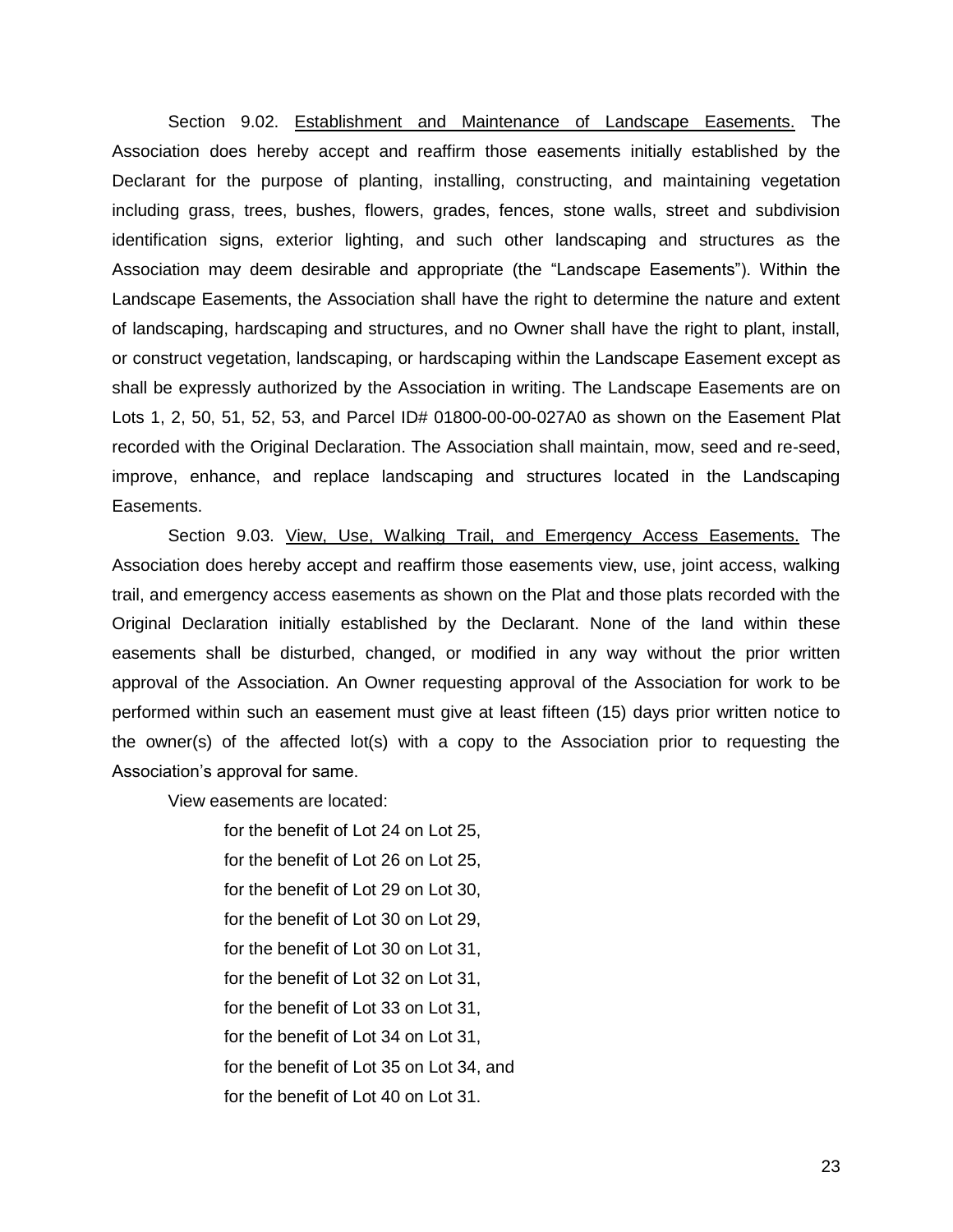Use easements are located:

for the benefit of Lot 25 on Lot 27,

for the benefit of Lot 26 on Lot 27,

for the benefit of Lot 27 on Lot 25, and

for the benefit of Lot 28 on Lot 27.

All of the Lots in Indian Springs shall have the benefit of walking trail easements located on Lot 41 and Lot 47.

An emergency access easement is located from Indian Ridge Drive to the existing 30' access easement and on to State Route 664 (Markwood Road) thirty (30) feet wide along the north boundary of Lot 2. This easement is for emergency access only and shall not exist for any use by the Owners.

These view, use, walking trail, and emergency access easements shall run with the land.

<span id="page-29-0"></span>Section 9.04. Joint Access Easements. Joint access easements are established for the creation of a joint driveway that shall be maintained by and at the expense of the owners of the following lots where they are located:

Lots 27 and 31, and separately

Lots 52 and 53.

The cost of construction, maintenance, upkeep, or replacement of all joint access easement shall be the sole responsibility of the Owners of these said lots. Lot 27 and Lot 31 will share a portion of a private driveway and share the cost of maintaining the said driveway equally from Footpath Lane to the end of the jointly used access easement as shown on the Original Declaration. Lots 52 and 53 will share a portion of a private driveway and the cost of maintaining the road shall be borne wholly by the Owner of Lot 52 from State Route 664 to the end of the jointly used access easement. Maintenance as used herein shall include maintenance of the road, curb, gutter, drainage facilities, utilities or other road improvements, snow removal, and water and debris removal so as to keep the access areas reasonably open for usage. When at least one of the said Owners determines that their respective driveway is in need of maintenance or repair, that Owner may arrange for the necessary repairs upon fifteen (15) days prior written notice to the other Owner using said access. Necessary repairs are those required to maintain the road at the same standard as it was originally built. There shall be a continuing lien upon each Lot in this Section 9.04 to secure the payment of charges for maintenance and repair herein provided for, but such liens shall be at all times subject to any first or second deeds of trust placed on the lot until notice of such lien shall have been recorded. If the pro rata share of the cost of maintenance or repairs due hereunder is not paid by the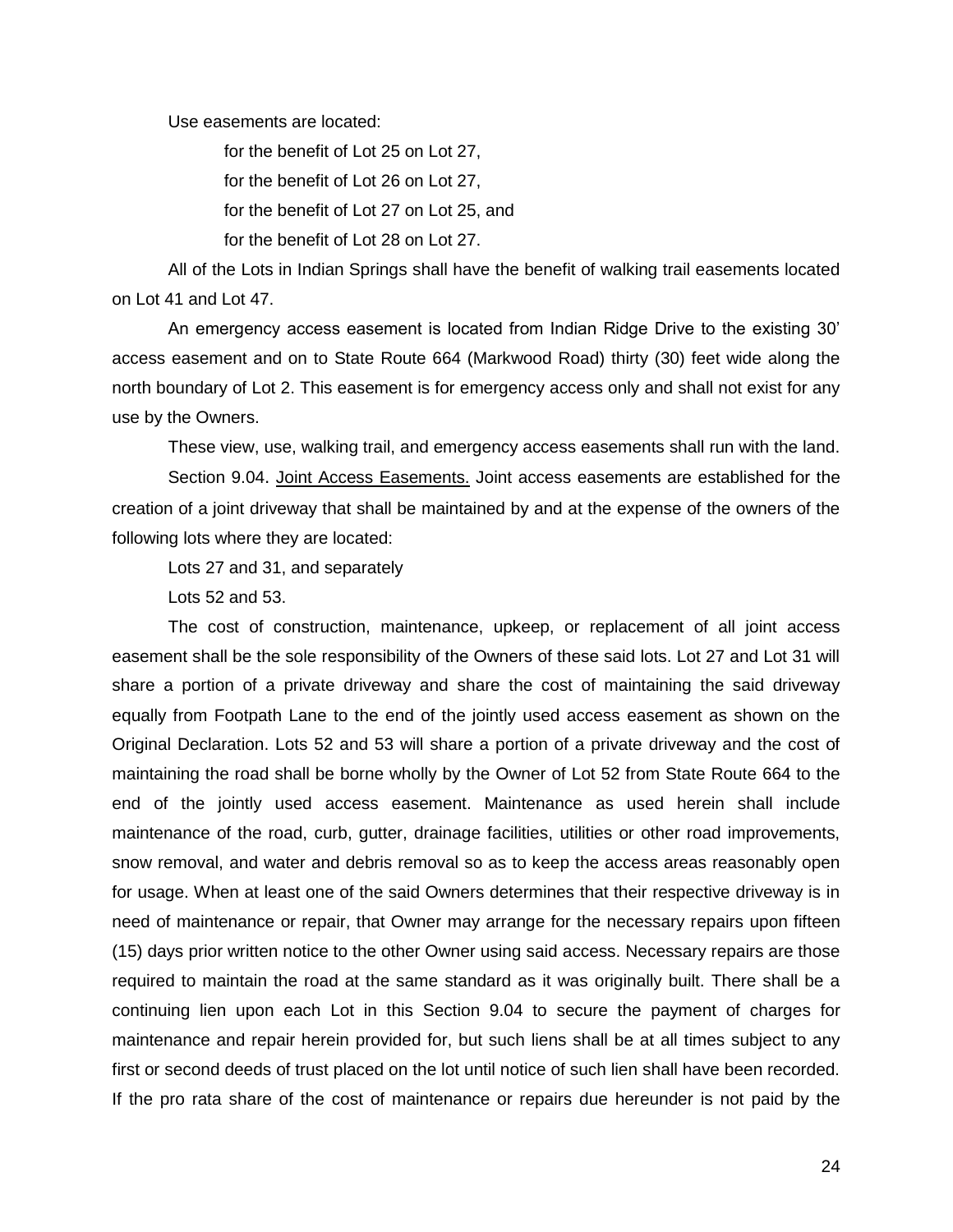Owner when due, notice of such nonpayment may be recorded by the parties or by the person or entity providing such maintenance or repairs in the Clerk's Office of the County of Albemarle, Virginia, and from the time of such recordation, the amount stated in the notice, together with interest, costs, and reasonable attorneys' fees, shall become a lien prior to any deeds of trust recorded subsequently to the recording of such notice.

<span id="page-30-0"></span>Section 9.05. Drainage Easement. Association reserves unto itself, its successors and assigns, a perpetual and alienable easement and right of way (which may be granted, vacated, revised or relocated) on, above, and underground on the Property for storm and surface water drainage, including pipes, ditches, culverts, swales and other suitable facilities for the disposition of storm and surface water drainage, for the placement and maintenance of a dry hydrant at the pond located in Indian Springs for the exclusive use of fire companies for use in firefighting, and for gradient transition to adjoining Lots together with the right of ingress and egress from and to all such facilities and easements for the construction, maintenance, repair and replacement thereof. The easements provided for herein shall include the right to cut such trees, brush and shrubbery, dig or grade such soil and take such other similar action as reasonably necessary. The rights herein reserved may be exercised by any licensee or assignee of Association, including a Public Entity, and shall include the right to temporarily interrupt utility services as necessary or appropriate upon reasonable notice to the affected Owner. Any physical damage to the Property resulting from the use of the easements hereby reserved shall be promptly repaired at the expense of the party causing such damage.

<span id="page-30-1"></span>Section 9.06. Utility Easements. Association reserves unto itself, its successors and assigns, a perpetual and alienable easement and right of way (which may be granted, vacated, revised or relocated) on, above and underground on the Property to construct, maintain, inspect, replace and repair underground lines, wires, cables, conduits, sewers, pipes, water mains and other suitable underground equipment and facilities for the conveyance of water, sewer, gas, telephone, electricity, television cable, exterior lighting and other utilities and public conveniences, including, without limitation, aboveground transformers, switches, connection boxes, manholes, drop inlets, air release valves and other accessories, together with the right of ingress and egress from and to all such facilities and easements for the construction, maintenance, repair and replacement thereof. The easements provided for herein shall include the right to cut such trees, brush and shrubbery, dig or grade such soil and take such other similar action as reasonably necessary. The rights herein reserved may be exercised by any licensee or assignee of Association, including a Public Entity, and shall include the right to temporarily interrupt utility services as necessary or appropriate upon reasonable notice to the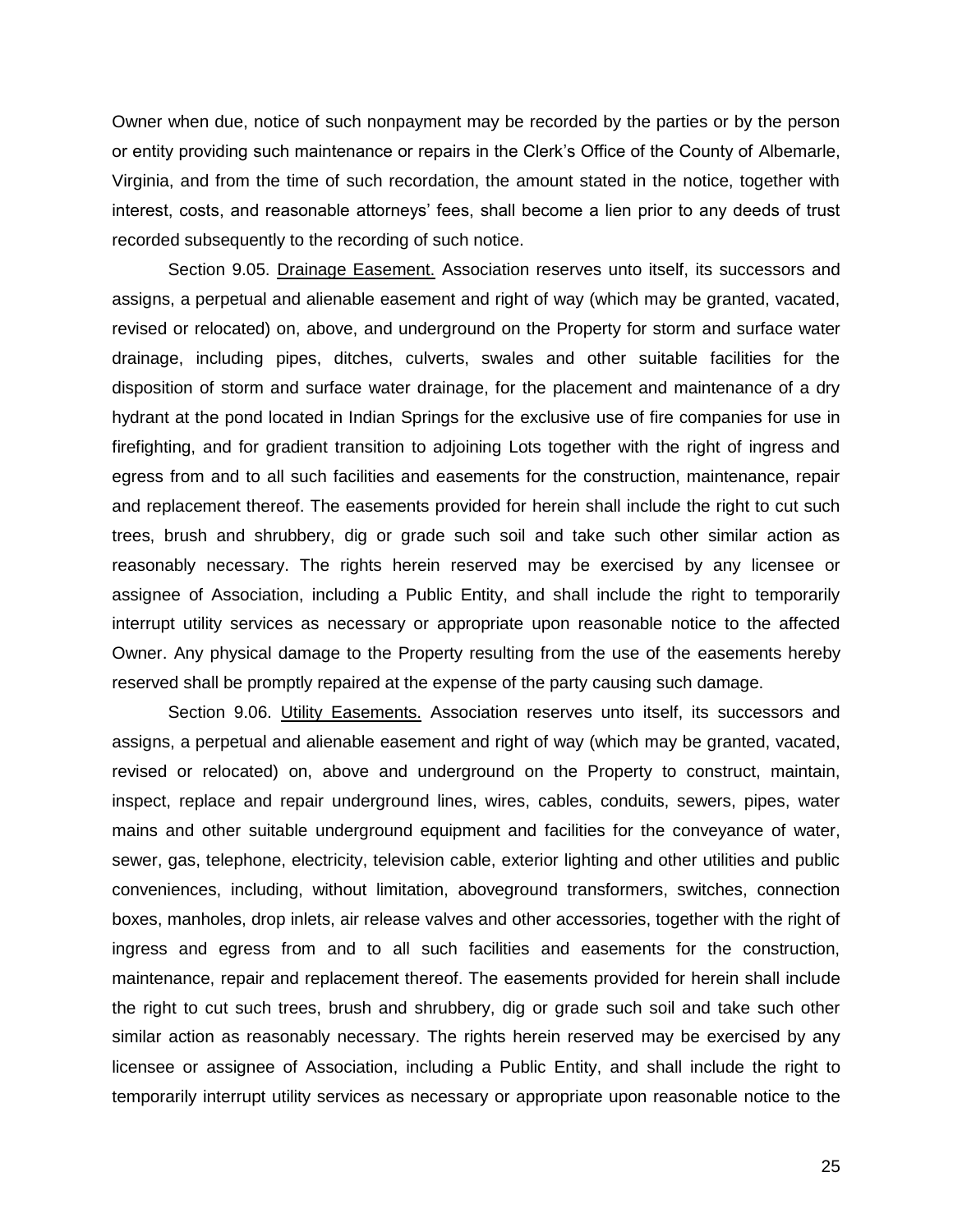affected Owner. Any physical damage to the Property resulting from the use of the easements hereby reserved shall be promptly repaired at the expense of the party causing such damage.

<span id="page-31-0"></span>Section 9.07. Rights Are Not Obligations. The rights granted in this provision shall not be deemed to impose any obligation upon the Association to provide or maintain any utility or drainage services or easement areas, nor shall the rights granted herein confer any liability upon the Association for maintenance of water, sewer, and utility services. The rights herein reserved shall not be deemed to impose any obligation upon Association, its successors or assigns, to provide or maintain or to be responsible for the lapse or temporary interruption of services.

#### **ARTICLE X GENERAL PROVISIONS**

<span id="page-31-2"></span><span id="page-31-1"></span>Section 10.01. Enforcement. The Association or any Owner shall have the right to enforce, by any proceeding at law or in equity, all easements, covenants, conditions, restrictions, reservations, liens and charges now or hereafter imposed by the provisions of this Declaration or Supplementary Declaration and may seek damages for violations of such provisions. Before seeking injunctive relief against any Owner, the Owner shall be given the opportunity for a hearing before the Board of Directors. Fourteen (14) days prior written notice of a hearing shall be given to the Owner by hand delivery or certified mail return receipt requested to the Owner's address of record with the Association. An Owner may also seek to enforce any of these covenants and restrictions against another Owner. The enforcing Owner must also give notice and the opportunity for a hearing before the Board as aforesaid.

Failure by the Association or by any Owner to enforce any easement, covenant, condition, restriction, reservation, lien or charge herein contained shall in no event be deemed a waiver of the right to do so thereafter.

<span id="page-31-3"></span>Section 10.02. Rental Agreements. By accepting a deed to a Lot, every Owner covenants that, should the Owner desire to rent its Lot, the rental agreement shall contain specific conditions which require the Tenant to abide by all Association covenants, rules, and regulations, and any Owner desiring to rent a Lot further covenants that the Tenant will be provided a complete set of all of the Association's governing documents, including the Declaration and any rules and regulations. Furthermore, any lease or sublease shall, whether or not expressly set forth therein, be deemed to contain the foregoing language.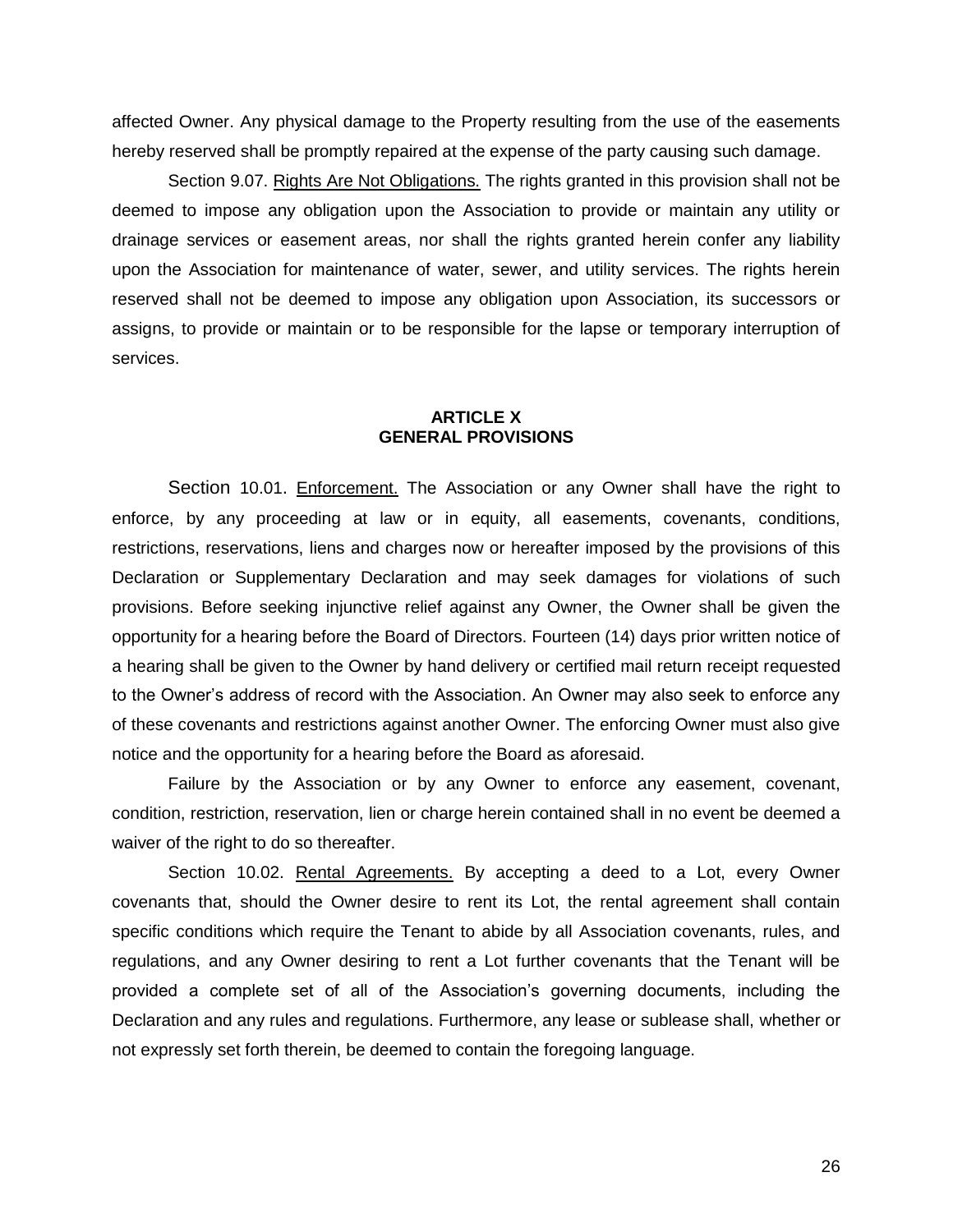<span id="page-32-0"></span>Section 10.03. Notices. Unless otherwise specifically provided, any notice required by this Declaration to be sent by the Board of Directors or the Association to any Owner or Member shall be deemed given if either hand delivered or mailed by first class mail to the Lot address or to the last known address on file with the Association of such Owner or Member, if different from the Lot address. The date of hand delivery or the date of mailing shall be deemed to be the date notice was given. Unless otherwise specified, a notice shall be given no more than thirty (30) nor no less than ten (10) days prior to the event noticed. Notice to any one of two or more joint Owners or Members whose membership derives from one Lot shall be deemed to constitute notice to all. It shall be the obligation of each Owner and Member to notify the Association in writing of any change of address.

<span id="page-32-1"></span>Section 10.04. Fees and Costs. The Association, in seeking enforcement of the provisions of this Declaration or damages due to violation thereof, shall be awarded court costs and reasonable attorneys' fees, if it substantially prevails.

<span id="page-32-2"></span>Section 10.05. Severability. Invalidation of any one or more of the provisions of this Declaration by judgment or court order shall in no way affect any other provisions which shall remain in full force and effect.

<span id="page-32-3"></span>Section 10.06. Waiver of Restrictions. Association reserves for itself, its successors and assigns the right to waive in whole or in part any and all of the covenants, conditions, restrictions and reservations contained in the Declaration as the same may apply to any Lot.

<span id="page-32-4"></span>Section 10.07. Limited Liability. In connection with all reviews, acceptances, inspections, permissions, consents or required approvals by or from the Association, including the Board of Directors, and/or the ARB, the Association, including the Board of Directors, and/or the ARB shall not be liable to any Owner, Member or other person on account of any claim, damage or expense suffered or incurred by or threatened against an Owner, Member or such other person arising out of or in any way relating to the subject matter of any such reviews, acceptances, inspections, permissions, consents or required approvals whether given, granted, withheld or denied.

<span id="page-32-5"></span>Section 10.08. Gender, Number, and Headings. Where appropriate to the context, language expressed in (i) one gender shall include the other genders, and (ii) the singular shall include the plural and vice versa. The headings used in this Declaration are for reference and convenience only, and shall not enter into the interpretation of this Declaration and the covenants, rights, and/or obligations expressed herein.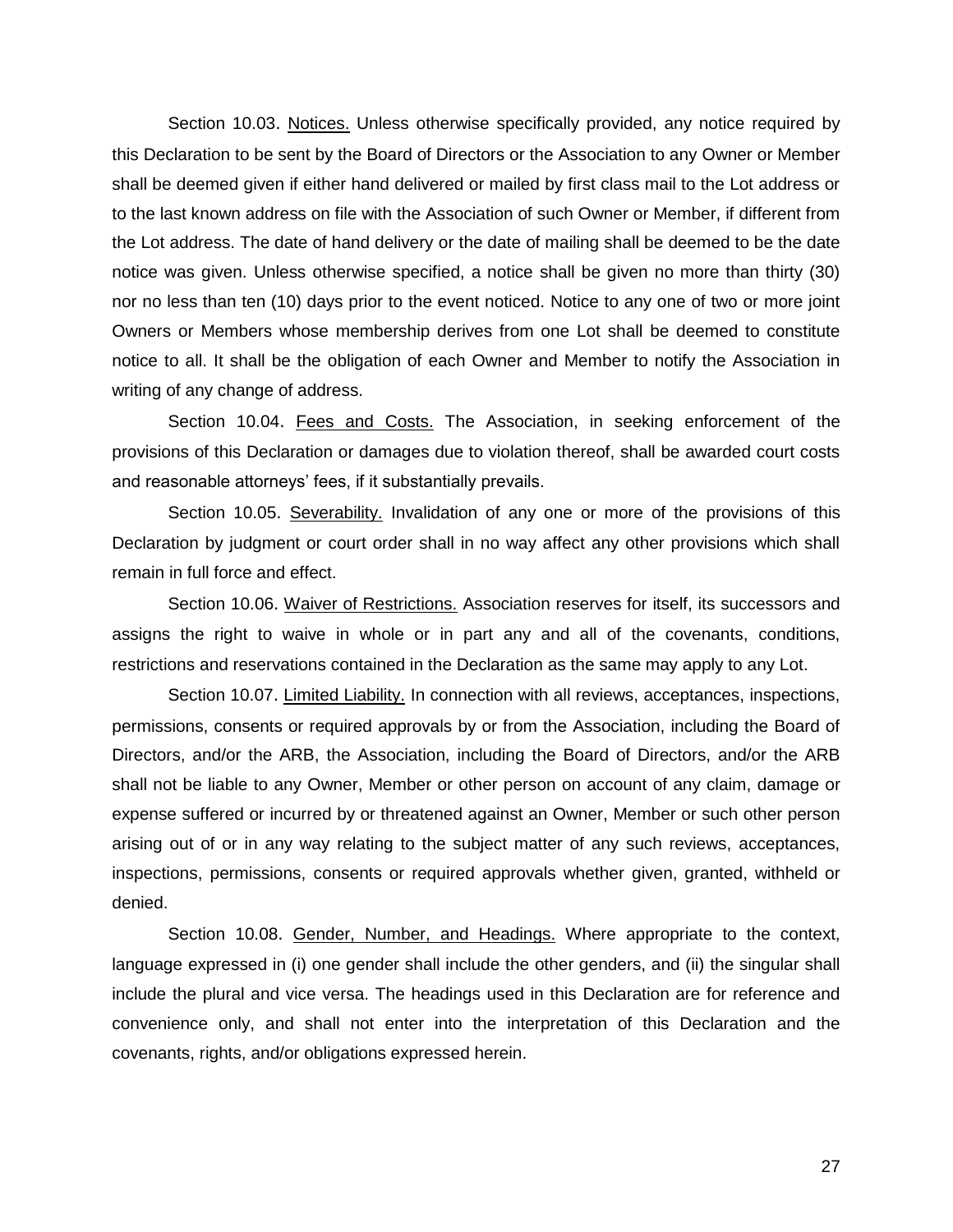<span id="page-33-0"></span>Section 10.09. Amendment. The covenants, conditions, restrictions and reservations of this Declaration may be modified or amended by (i) an instrument signed by Members together constituting at least two-thirds (2/3) of the total number then-current Owners, or (ii) an instrument signed by the President and Secretary of the Association after being approved by at least two-thirds (2/3) of all of the then-current Owners by vote either in person or by proxy at a meeting duly called and noticed for this purpose. Any modification or amendment must be properly recorded, stating the modification or amendment, the effective date and relevant information (date, notice, quorum, number of votes for and against) about the meeting at which it was approved.

<span id="page-33-1"></span>Section 10.10. Duration. The covenants, conditions, restrictions and reservations of this Declaration, including any modifications or amendments thereto, shall run with and bind the Property, and shall inure to the benefit of and be enforceable by the Association or the Owner of any Lot subject to this Declaration, their respective legal representatives, heirs, successors, and assigns, for a term of twenty (20) years from the date this Declaration is recorded, after which time said Declaration shall be automatically extended for successive periods of ten (10) years unless rescinded by the vote of at least two-thirds (2/3) of the votes cast by Members who are voting in person or by proxy at a meeting duly called and noticed for such purpose.

<span id="page-33-2"></span>Section 10.11. Non-Waiver. The failure to enforce any easements, covenants, restrictions, conditions, reservations, liens, charges or other provisions contained in this Declaration, regardless of how long such failures(s) or how frequently such failure(s) shall occur or shall continue, shall not constitute a waiver or bar of the right to enforce the same. Further, the approval of plans pursuant to the Article hereof entitled "ARCHITECTURAL CONTROL", or the enforcement or non-enforcement of the Covenants, Conditions and Restrictions contained herein with respect to any one of the Lots shall not be relied upon or construed to have any precedential value with respect to applications for approval of plans for other Lots or enforcement or non-enforcement of such covenants and restrictions as to other Lots.

The remedies granted hereunder are cumulative, and the exercise of anyone or more shall not be deemed an election of remedies or waiver of the right to pursue other remedies.

<span id="page-33-3"></span>Section 10.12. Conflict. In the case of any conflict between this Declaration and the Bylaws, this Declaration shall control.

#### END OF DECLARATION, SIGNATURE PAGES TO FOLLOW

28